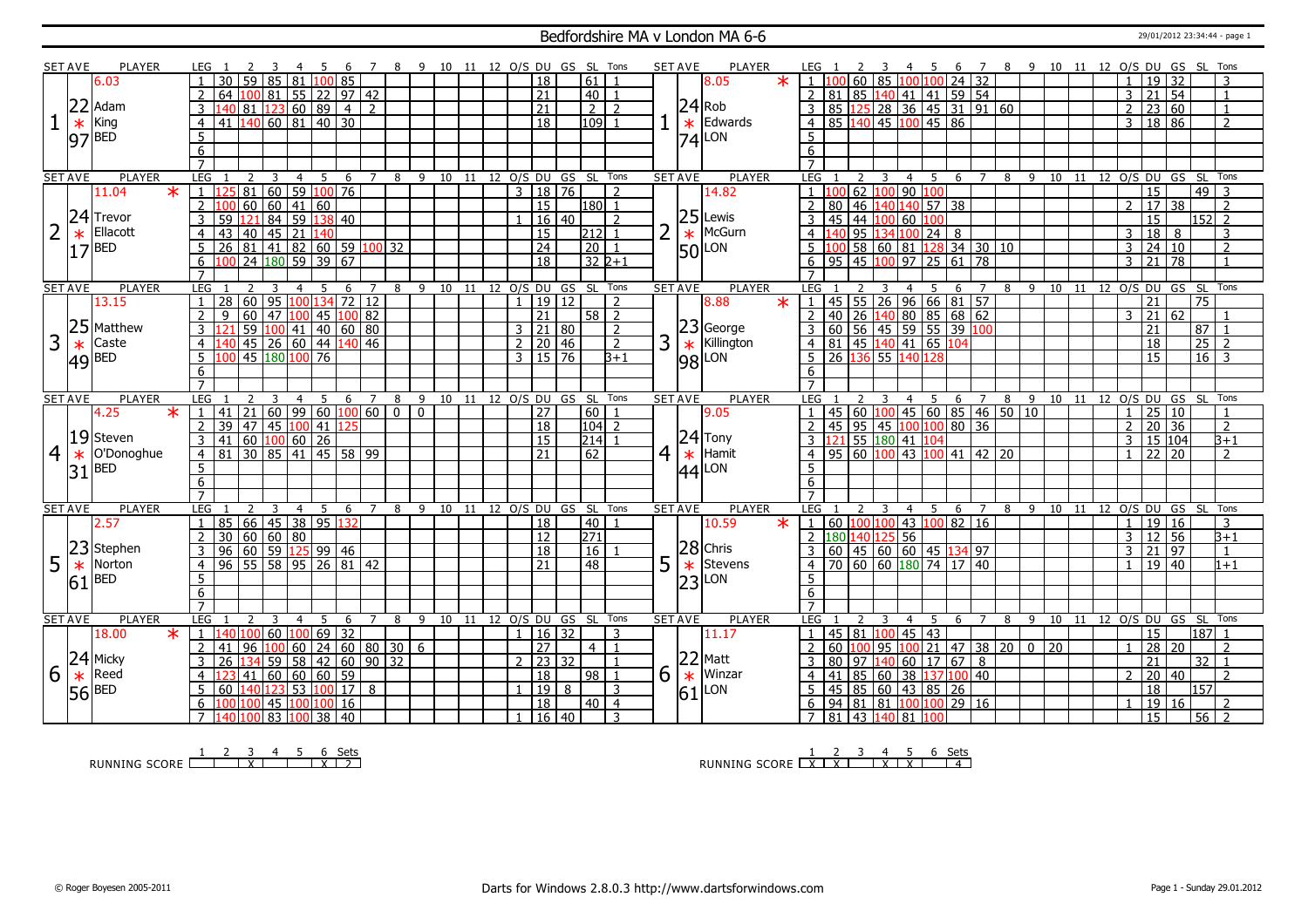#### Bedfordshire MA v London MA 6-6 29/01/2012 23:34:44 - page 2

|    | <b>SET AVE</b> | <b>PLAYER</b>        | LEG.                                    |                                              |                 | $\overline{7}$      |                |    |                       |                |                      |                 | 8 9 10 11 12 O/S DU GS SL Tons    |     | <b>SET AVE</b> | <b>PLAYER</b>                                             |                | LEG 1                                               | 4              | - 5                           |                          |                      |              |                |    |    |                                    |                 | 6 7 8 9 10 11 12 O/S DU GS SL Tons |
|----|----------------|----------------------|-----------------------------------------|----------------------------------------------|-----------------|---------------------|----------------|----|-----------------------|----------------|----------------------|-----------------|-----------------------------------|-----|----------------|-----------------------------------------------------------|----------------|-----------------------------------------------------|----------------|-------------------------------|--------------------------|----------------------|--------------|----------------|----|----|------------------------------------|-----------------|------------------------------------|
|    |                | 9.85                 | $\mathbf{1}$                            | 140<br>l 65                                  |                 |                     |                |    |                       |                | 12                   |                 | $96 \mid 3$                       |     |                | $\ast$<br>10.49                                           |                | $1 \vert 100 \vert 140 \vert 60 \vert 85 \vert 116$ |                |                               |                          |                      |              |                |    |    | 3                                  | 15 116          |                                    |
|    |                |                      | $\overline{2}$<br>100 100               | 43                                           | 58 140 50 10    |                     |                |    |                       |                | 1   19   10          |                 | $\overline{3}$                    |     |                |                                                           | $\mathcal{P}$  | 99 136 60 60 58 60                                  |                |                               |                          |                      |              |                |    |    | $\overline{18}$                    |                 | $\overline{28}$<br>$\overline{1}$  |
|    | 23             | Lionel               | $\overline{3}$<br>60                    | $60$ 100 59 82                               | $145$ 90        | 5                   |                |    |                       |                | 3 24                 | -5              | $\mathbf{1}$                      |     |                | $\begin{array}{c} \n 23 \\  \times \n \end{array}$ Angelo | 3              | 45   58   140   68   96   36   48   0               |                |                               |                          |                      |              |                |    |    | $\overline{24}$                    |                 | 10<br>$\overline{1}$               |
| 7  | $\ast$         | Sams                 | $\overline{4}$                          | 100 81 85 81 77 37 40                        |                 |                     |                |    |                       |                | 3   21   40          |                 | $\mathbf{1}$                      | ᄀ   |                |                                                           | $\overline{4}$ | 99 45 40 100 24 177                                 |                |                               |                          |                      |              |                |    |    | 18                                 |                 | $16 \, \text{2+1}$                 |
|    |                |                      |                                         |                                              |                 |                     |                |    |                       |                |                      |                 |                                   |     |                |                                                           |                |                                                     |                |                               |                          |                      |              |                |    |    |                                    |                 |                                    |
|    |                | $ 85 $ BED           | 5                                       | 60 45 78 78 40 70 105 13 12                  |                 |                     |                |    |                       |                | $1 \ 25 \ 12$        |                 |                                   |     |                | $ 97 $ LON                                                | $5-1$          | 23 60 41 140 93 60 72 6 0                           |                |                               |                          |                      |              |                |    |    | $\overline{27}$                    |                 | 6                                  |
|    |                |                      | 6                                       |                                              |                 |                     |                |    |                       |                |                      |                 |                                   |     |                |                                                           | 6              |                                                     |                |                               |                          |                      |              |                |    |    |                                    |                 |                                    |
|    |                |                      |                                         |                                              |                 |                     |                |    |                       |                |                      |                 |                                   |     |                |                                                           |                |                                                     |                |                               |                          |                      |              |                |    |    |                                    |                 |                                    |
|    | <b>SET AVE</b> | <b>PLAYER</b>        | LEG<br>2                                | $\overline{5}$<br>3<br>$\overline{4}$        | 6               | $\overline{7}$<br>8 | 9              |    | 10 11 12 0/S DU GS SL |                |                      |                 | Tons                              |     | <b>SET AVE</b> | <b>PLAYER</b>                                             | LEG            |                                                     | 3              | $\overline{4}$<br>$5^{\circ}$ | 6 7                      | $\overline{8}$       | $-9$         |                |    |    |                                    |                 | 10 11 12 0/S DU GS SL Tons         |
|    |                | $\ast$<br>16.63      | 55<br>$\sqrt{96}$                       | 60 140 58                                    |                 |                     |                |    |                       |                | 15                   |                 | 92                                |     |                | 14.52                                                     |                | 180 81                                              | $140$ 60 40    |                               |                          |                      |              |                |    |    | $\mathbf{1}$                       | 13   40         | $2 + 1$                            |
|    |                |                      | $\overline{2}$<br>60<br>60              | 54                                           | $140$ 43 58 79  | 5 <sup>7</sup>      | $\mathbf{0}$   |    |                       |                | $\overline{27}$      |                 | $\overline{2}$<br>$\mathbf{1}$    |     |                |                                                           |                | $145   60   43   100   26   129   70   21   0$      |                |                               |                          |                      |              | $\overline{7}$ |    |    | $\overline{30}$<br>3               | $\overline{7}$  | $\overline{2}$                     |
|    |                | $26$ Gary            | $\overline{3}$<br>60                    | 140 140 95 66                                |                 |                     |                |    |                       |                | $3 \mid 15 \mid 66$  |                 | $\overline{2}$                    |     | 25             | Robbie                                                    | $\overline{3}$ | 60 100 100 140                                      |                |                               |                          |                      |              |                |    |    | $\overline{12}$                    |                 | $\overline{3}$<br>101              |
| 8  | $\ast$         | <b>Butcher</b>       | $\overline{4}$<br>57<br>139             | $\overline{58}$<br>$ 41\rangle$              | 100 106         |                     |                |    |                       |                | 3   18   106         |                 | $\overline{3}$                    | 8   | $\ast$         | Hain                                                      | $\overline{4}$ | $96$ 81 60 43 60 41                                 |                |                               |                          |                      |              |                |    |    | 18                                 |                 | 120                                |
|    | <b>47</b>      | <b>BED</b>           | $5^{\circ}$<br>  60                     | 58 100 100 133 50                            |                 |                     |                |    |                       |                | 3 18 50              |                 | 3                                 |     |                | $ 18 $ LON                                                | $\overline{5}$ | $100 1\overline{40} 60 45 60$                       |                |                               |                          |                      |              |                |    |    | $\overline{15}$                    |                 | $\overline{96}$                    |
|    |                |                      | 180 51<br>6                             | 1401105                                      | 24              |                     |                |    |                       |                | $2 \mid 17 \mid 24$  |                 | B+1                               |     |                |                                                           | 6              | 100                                                 | 83 100         | $18$ $57$                     |                          |                      |              |                |    |    | $\overline{18}$                    |                 | $\overline{20}$<br>l 3             |
|    |                |                      | $\overline{7}$                          |                                              |                 |                     |                |    |                       |                |                      |                 |                                   |     |                |                                                           |                |                                                     |                |                               |                          |                      |              |                |    |    |                                    |                 |                                    |
|    | <b>SET AVE</b> | <b>PLAYER</b>        | <b>LEG</b>                              | -5                                           | 6               | 7<br>8              | 9              | 10 | 11                    |                |                      | 12 0/S DU GS SL | Tons                              |     | <b>SET AVE</b> | <b>PLAYER</b>                                             | LEG            |                                                     |                |                               | 6                        | 8<br>$\overline{7}$  | 9            | 10             |    |    |                                    | 11 12 0/S DU GS | SL Tons                            |
|    |                | 12.71                | 60 100 125<br>$\overline{1}$            | $\overline{45}$                              | 30 129 12       |                     |                |    |                       |                | $2$ 20 12            |                 | 3                                 |     |                | $\overline{\textbf{x}}$<br>4.35                           | 1 <sup>1</sup> | 40 56 11 40 55 49 85                                |                |                               |                          |                      |              |                |    |    | 21                                 |                 | 165                                |
|    |                |                      | 60<br>2<br>45 125                       | 100 100 51                                   |                 | 0 10 10             |                |    |                       | $\mathbf{1}$   | 25 10                |                 | 3                                 |     |                |                                                           |                | 2 41 81 95 55 41 45 43 20                           |                |                               |                          |                      |              |                |    |    | $\overline{24}$                    |                 | 80                                 |
|    | 21             | <b>James</b>         | $\overline{95}$<br>$\mathbf{3}$<br>15   | 35                                           | 140 100 100 12  |                     |                |    |                       |                | 21                   |                 | $\mathbf{R}$<br>4 <sup>1</sup>    |     |                | $18$ Jimmy                                                |                | 25 135 100 43 42 38 61 57                           |                |                               |                          |                      |              |                |    |    | $\mathcal{D}$                      | 23 57           | $\mathcal{L}$                      |
| 9  | $*$<br>75      | Simpson              | $\overline{4}$<br>31                    | $96 \mid 60 \mid 44 \mid 60 \mid 70 \mid 30$ |                 | 5 <sup>5</sup>      | $\overline{5}$ |    |                       |                | 3 27                 | -5              |                                   | 9   | $\frac{*}{96}$ | Foster                                                    | $\overline{4}$ | 100 45 26 62 45 27 100 60                           |                |                               |                          |                      |              |                |    |    | 24                                 |                 | 36<br>$\overline{2}$               |
|    |                | <b>BED</b>           | 5<br>41                                 | $\boxed{95}$ 55 85 121 84 10 10              |                 |                     |                |    |                       |                | $1 \ 22 \ 10$        |                 |                                   |     |                | LON                                                       |                | 55 83 52 60 60 55 52 59                             |                |                               |                          |                      |              |                |    |    | $\overline{24}$                    |                 | $\overline{25}$                    |
|    |                |                      | 6                                       |                                              |                 |                     |                |    |                       |                |                      |                 |                                   |     |                |                                                           | 6              |                                                     |                |                               |                          |                      |              |                |    |    |                                    |                 |                                    |
|    |                |                      | $\overline{7}$                          |                                              |                 |                     |                |    |                       |                |                      |                 |                                   |     |                |                                                           |                |                                                     |                |                               |                          |                      |              |                |    |    |                                    |                 |                                    |
|    | <b>SET AVE</b> | <b>PLAYER</b>        | <b>LEG</b>                              | 4                                            | 6               | 8                   | -9             | 10 | 11                    |                |                      | 12 0/S DU GS SL | Tons                              |     | <b>SET AVE</b> | <b>PLAYER</b>                                             | LEG.           |                                                     | 4              |                               | 6                        | 8                    | q            | 10             | 11 | 12 |                                    |                 | O/S DU GS SL Tons                  |
|    |                | $\ast$<br>16.97      | $60$   22<br>$\overline{1}$             | 26   60   30                                 | 100 60          |                     |                |    |                       |                | 24                   |                 | 32<br>$\overline{z}$              |     |                | 13.48                                                     |                | $60   41   60   60   100   100   40   40$           |                |                               |                          |                      |              |                |    |    | $\mathbf{1}$                       | 22   40         | $\overline{z}$                     |
|    |                |                      | $\overline{2}$<br>43                    | 11                                           | 100 81 60 43    |                     |                |    |                       |                | $\overline{21}$      |                 | $63 \mid 2$                       |     |                |                                                           | $\mathcal{P}$  |                                                     |                |                               |                          | 80 85 46 82 74 0 14  |              |                |    |    | $\overline{23}$<br>2               | 14              | $\overline{1}$                     |
|    | 22             | Andy                 | 22<br>3                                 | 45 180 77                                    | 26 14           |                     |                |    |                       |                | $\overline{21}$      |                 | $2 \, 2+1$                        |     |                | 22 Kevin                                                  |                | 80                                                  |                | 140 95 100 61 17              |                          | 8                    |              |                |    |    | $\overline{19}$                    | 8               | $\overline{2}$                     |
| 10 | $\ast$         | Moser                | $\overline{4}$<br>41                    | 45 42 59 41 137 36                           |                 |                     |                |    |                       |                |                      |                 | $\overline{z}$                    |     | $10 \ast $     |                                                           |                | 4 <sup>1</sup>                                      |                |                               |                          | 81 41 40 43 43 88 45 |              |                |    |    |                                    |                 | 20                                 |
|    |                | $45$ <sup>BED</sup>  | 5<br>45 135                             | 100                                          |                 |                     |                |    |                       |                | $2 \mid 23 \mid 36$  |                 |                                   |     |                | Haste                                                     |                |                                                     |                |                               |                          |                      |              |                |    |    | 24                                 |                 |                                    |
|    |                |                      |                                         | 28                                           | $\boxed{41}$ 92 | 40 20               |                |    |                       | 2 <sup>1</sup> | 23 20                |                 | 2                                 |     |                | LON                                                       | 5 <sup>1</sup> | 62 100                                              |                | $146$ 23 87 40                |                          |                      |              |                |    |    | 21                                 |                 | $\overline{20}$<br>-2              |
|    |                |                      | 62  140 137 122<br>6                    | 40                                           |                 |                     |                |    |                       |                | 3   15   40          |                 | $\overline{3}$                    |     | 61             |                                                           | 6              | 55 41 140                                           |                | $145$ 1                       |                          |                      |              |                |    |    | $\overline{15}$                    |                 | $120$   2                          |
|    |                |                      | $\overline{7}$<br>60<br>55 83           | 59<br>55                                     | l 41            | $100$ 28            |                |    |                       |                | $\overline{24}$      |                 | 20<br>$\overline{1}$              |     |                |                                                           | $7^{\circ}$    | 83 125                                              |                |                               |                          | $59$ 58 60 0 16      |              |                |    |    | $\overline{3}$                     | 24 16           | 2                                  |
|    | <b>SET AVE</b> | PLAYER               | LEG                                     | 5<br>4                                       | 6               | 8<br>$\overline{7}$ | 9              |    | 10 11 12 0/S DU       |                |                      | GS              | Tons<br>SL <sub>5</sub>           |     | <b>SET AVE</b> | <b>PLAYER</b>                                             | <b>LEG</b>     |                                                     | $\overline{4}$ |                               | 6                        | 8<br>7               | 9            |                |    |    | 10 11 12 0/S DU                    |                 | GS SL Tons                         |
|    |                | 9.63                 | 37<br>$\mathbf{1}$                      | 52   60   60   45   45   81   96             |                 |                     |                |    |                       |                | $\overline{24}$      |                 | $\overline{25}$                   |     |                | 11.60<br>$\star$                                          | $1 \mid$       | 20 60 43 41 140 78 47 52 20                         |                |                               |                          |                      |              |                |    |    | 2                                  | 26 20           |                                    |
|    |                |                      | 2<br>60<br>41                           | 100 100 55 123 22                            |                 |                     |                |    |                       |                | 2   20   22          |                 | 3                                 |     |                |                                                           | $\mathcal{P}$  | 28 21 85 38 1                                       |                |                               | 40 140                   |                      |              |                |    |    | 18                                 |                 | 49<br>$\overline{z}$               |
|    |                | Andy                 | 96<br>$\overline{42}$<br>3              | 47                                           | 28 81 60 100 47 |                     |                |    |                       |                | $3 \mid 24 \mid 47$  |                 | $\overline{1}$                    |     |                |                                                           | $\mathbf{3}$   | 1 በበ                                                |                | 44   60   40   43   58        |                          | 38 14                |              |                |    |    | $\overline{24}$                    |                 | $\overline{4}$<br>$\overline{2}$   |
| 11 |                | Keen                 | $\overline{4}$<br>83                    | 24   100   81   100   21   52                |                 |                     |                |    |                       |                | $\overline{21}$      |                 | 40<br>$\overline{2}$              |     |                | Turner                                                    |                | $97$   41   83   40   80   44   116                 |                |                               |                          |                      |              |                |    |    | 3                                  | 21 116          | 1                                  |
|    | $\frac{21}{*}$ | <b>77 BED</b>        | 5<br>41                                 | 60 140 70 25                                 |                 |                     |                |    |                       |                | 15                   |                 | 165                               |     |                | 23 Nicky<br>* Turne                                       | 5              | 60 $\left  121 \right  125$ 43 65 87                |                |                               |                          |                      |              |                |    |    | 3                                  | 18 87           | $\overline{2}$                     |
|    |                |                      | 6                                       | $\boxed{41}$ $\boxed{100}$ 83 $\boxed{49}$ 8 |                 |                     |                |    |                       |                | $\overline{18}$      |                 | 120<br>$\overline{z}$             |     |                | $ 81 $ LON                                                | 6              | $60$   78   87   140   60   76                      |                |                               |                          |                      |              |                |    |    | 2                                  | 17 76           | $\overline{1}$                     |
|    |                |                      |                                         |                                              |                 |                     |                |    |                       |                |                      |                 |                                   |     |                |                                                           |                |                                                     |                |                               |                          |                      |              |                |    |    |                                    |                 |                                    |
|    | <b>SET AVE</b> | <b>PLAYER</b>        | LEG                                     | $\overline{4}$<br>-5                         | 6               | 8<br>$\overline{7}$ | $\mathsf{Q}$   | 10 | 11                    |                |                      |                 | 12 O/S DU GS SL Tons              |     | <b>SET AVE</b> | <b>PLAYER</b>                                             | <b>LEG</b>     |                                                     | $\overline{4}$ | -5                            | 6                        | 8                    | $\mathsf{q}$ | 10             |    |    |                                    |                 | 11 12 0/S DU GS SL Tons            |
|    |                | $\ast$<br>16.56      | 81<br>  41<br>1                         | 60 45 85<br>$\overline{77}$                  |                 |                     |                |    |                       |                | 18                   |                 | 112                               |     |                | 8.49                                                      |                | 44 60 180 43 84 90                                  |                |                               |                          |                      |              |                |    |    | 3                                  | 18 90           | $1 + 1$                            |
|    |                |                      | $\overline{2}$                          | 45 83                                        | 53 20           |                     |                |    |                       | $\mathcal{P}$  | 20 20                |                 | 3                                 |     |                |                                                           |                | 121 96 61 97 114                                    |                |                               | $\overline{\phantom{0}}$ | $\mathbf 0$          |              |                |    |    | 21                                 |                 | $\overline{12}$<br>$\overline{2}$  |
|    |                |                      | 3<br>95<br>  43                         | 140 100 65<br>22                             |                 |                     |                |    |                       |                | 18                   |                 | $36$   2                          |     |                |                                                           | 3              | 85 60 59 100 99 98                                  |                |                               |                          |                      |              |                |    |    | 2                                  | 17 98           |                                    |
|    |                | Corcoran             | 60<br>$\overline{4}$                    | 58<br>140                                    | 43   41         |                     |                |    |                       |                | 18                   |                 | $\overline{59}$<br>$\overline{2}$ | .21 |                | $24$ Paul<br>Wright                                       | $\overline{4}$ | 42                                                  |                | $100$ 134 90 60 35 40         |                          |                      |              |                |    |    | $\mathbf{1}$                       | 19 40           | $\overline{2}$                     |
|    |                | $\frac{25}{*}$ Kelly | $\overline{85}$<br>5 <sup>5</sup><br>45 | 55 140 60                                    | 116             |                     |                |    |                       |                | 3   18   116         |                 | $\overline{2}$                    |     | $\ast$         |                                                           | $5-1$          | 1 በበ                                                | 97605241       |                               |                          |                      |              |                |    |    | $\overline{15}$                    |                 | 151                                |
|    |                | $19$ <sup>BED</sup>  | 6<br>100 100                            |                                              | 45 60 30 48     | $\overline{0}$      | 18             |    |                       | $\mathbf{1}$   | 25 18<br>2   14   61 |                 | 3<br>$2 + 1$                      |     |                | $ 37 $ LON                                                | 6              | 43 58 93 45 60 41 77 44 10<br>7 96 81 60 94         |                |                               |                          |                      |              |                |    |    | $\overline{27}$<br>$\overline{12}$ |                 | $\overline{30}$<br>170             |

<u>7 8 9 10 11 12 Sets</u><br>RUNNING SCORE <u>| X | X | X | X | T | X | 6</u>

OP: Bedfordshire MA - Gary Butcher 26.47 \*

RUNNING SCORE 7 8 9 10 X 11 X 12 Sets 6

OP: London MA - Chris Stevens 28.23 \*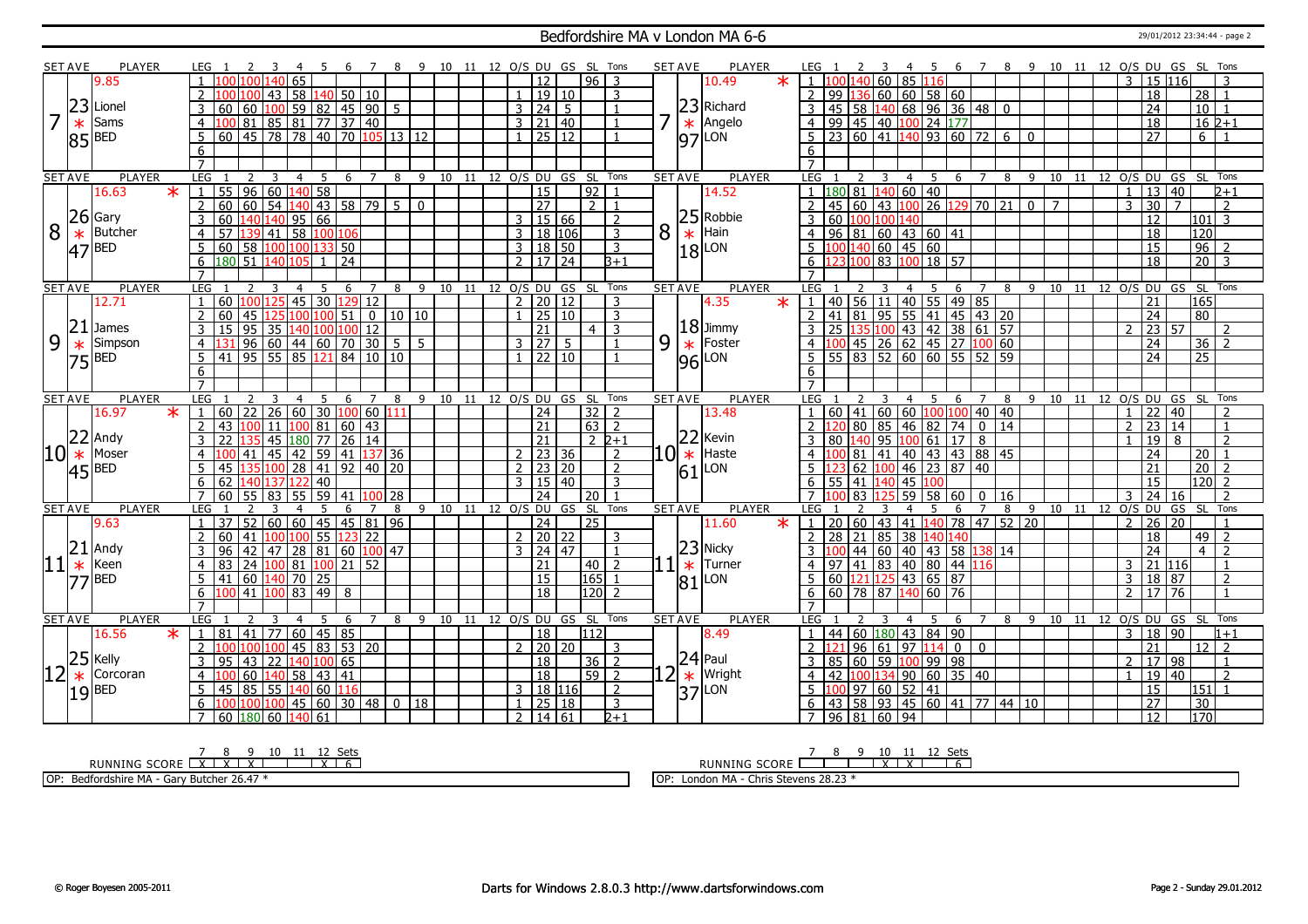## Bedfordshire MA

## London MA

| PLAYER                 |    | W/L WON LOST | AVE   | <b>TAVE</b> | POINTS DARTS TON TON+ 180 TONS PLAYER |       |                 |       |         |                          | W/L WON LOST |    | AVE         | <b>TAVE</b> | POINTS DARTS TON TON+ 180 TONS |                                            |                 |     |                |                 |
|------------------------|----|--------------|-------|-------------|---------------------------------------|-------|-----------------|-------|---------|--------------------------|--------------|----|-------------|-------------|--------------------------------|--------------------------------------------|-----------------|-----|----------------|-----------------|
| Adam King              |    |              | 22.97 | 6.03        | 1792                                  | 78    |                 |       |         | 5+0 Rob Edwards          |              |    | 24.74       | 8.05        | 2004                           | 81                                         |                 |     | - 0            | $7 + 0$         |
| <b>Trevor Ellacott</b> |    |              | 24.17 | .04         | 2562                                  | 106 l |                 |       | $9 + 1$ | Lewis McGurn             |              |    | 25.50 14.82 |             | 2805                           | 110                                        | 10 <sup>1</sup> |     | 3   0          | $13 + 0$        |
| <b>Matthew Caste</b>   |    |              |       | 25.49 13.15 | 2447                                  | 96    | 8               |       |         | $11+1$ George Killington |              |    | 23.98       | 8.88        | 2302                           | 96                                         |                 |     | 3 I O          | $7 + 0$         |
| Steven O'Donoghue      |    |              | 19.31 | 4.25        | 1564                                  | 81    |                 | 010   |         | 4+0   Tony Hamit         | 4            |    | 24.44       | 9.05        | 2004                           | 82                                         |                 | 011 |                | $8 + 1$         |
| Stephen Norton         |    |              | 23.61 | 2.57        | 16291                                 | 69    |                 | 010   |         | 2+0   Chris Stevens      | 4            |    |             | 28.23 10.59 | 2004                           | 71                                         |                 |     |                | $8 + 2$         |
| Micky Reed             |    |              |       | 24.56 18.00 | 3365                                  | 137 l | 13 <sup>1</sup> | 3 I O |         | 116+0 Matt Winzar        |              | 4  | 22.61 11.17 |             | 3075                           | 136                                        | 8               |     | 2 I O          | $ 10+0 $        |
| Lionel Sams            |    |              | 23.85 | 9.85        | 2409                                  | 101   |                 |       |         | 9+0 Richard Angelo       |              |    | 23.97 12.26 |             | 2445                           | 102                                        |                 |     | $\overline{0}$ | $8 + 1$         |
| <b>Gary Butcher</b>    |    |              |       | 26.47 16.63 | 2912                                  | 110 l |                 |       |         | 13+1 Robbie Hain         |              |    | 25.18 14.52 |             | 2669                           | 106                                        | 8               |     |                | $12+1$          |
| James Simpson          |    |              | 21.75 | 12.71       | 2501                                  | 115 l | 10 <sup>1</sup> |       |         | l 11+0 lJimmv Foster     |              |    | 18.96       | 4.35        | 2199                           | $116$ <sup><math>\overline{ }</math></sup> |                 |     | 0 I O          | $4 + 0$         |
| <b>Andy Moser</b>      |    |              |       | 22.45 16.97 | 3390 l                                | 151 l | 12 <sup>1</sup> |       |         | l 14+1 l Kevin Haste     |              |    | 22.61 13.48 |             | 3347                           | 148                                        | 10 <sup>1</sup> |     | 210            | $12+0$          |
| Andy Keen              |    |              | 21.77 | 9.63        | 2656                                  | 122   | 8               |       |         | 9+0 Nicky Turner         | 4            |    | 23.81 11.60 |             | 2953                           | 124 <sup>1</sup>                           |                 |     | 4 I O          | $9 + 0$         |
| Kelly Corcoran         |    |              |       | 25.19 16.56 | 3300l                                 | 131   | ΩI              |       |         | 14+1   Paul Wright       |              | 4  | 24.37       | 8.49        | 3144                           | 129 <sup>1</sup>                           |                 | 0 I |                | $7 + 1$         |
| <b>TOTALS</b>          | 31 | 35           | 23.54 |             | 305271                                | 1297  | -90 l           |       |         | 22 5 117+5 TOTALS        | 35           | 31 | 23.79       |             | 30951                          | 1301                                       | 76              |     |                | $24$ 5 $ 105+6$ |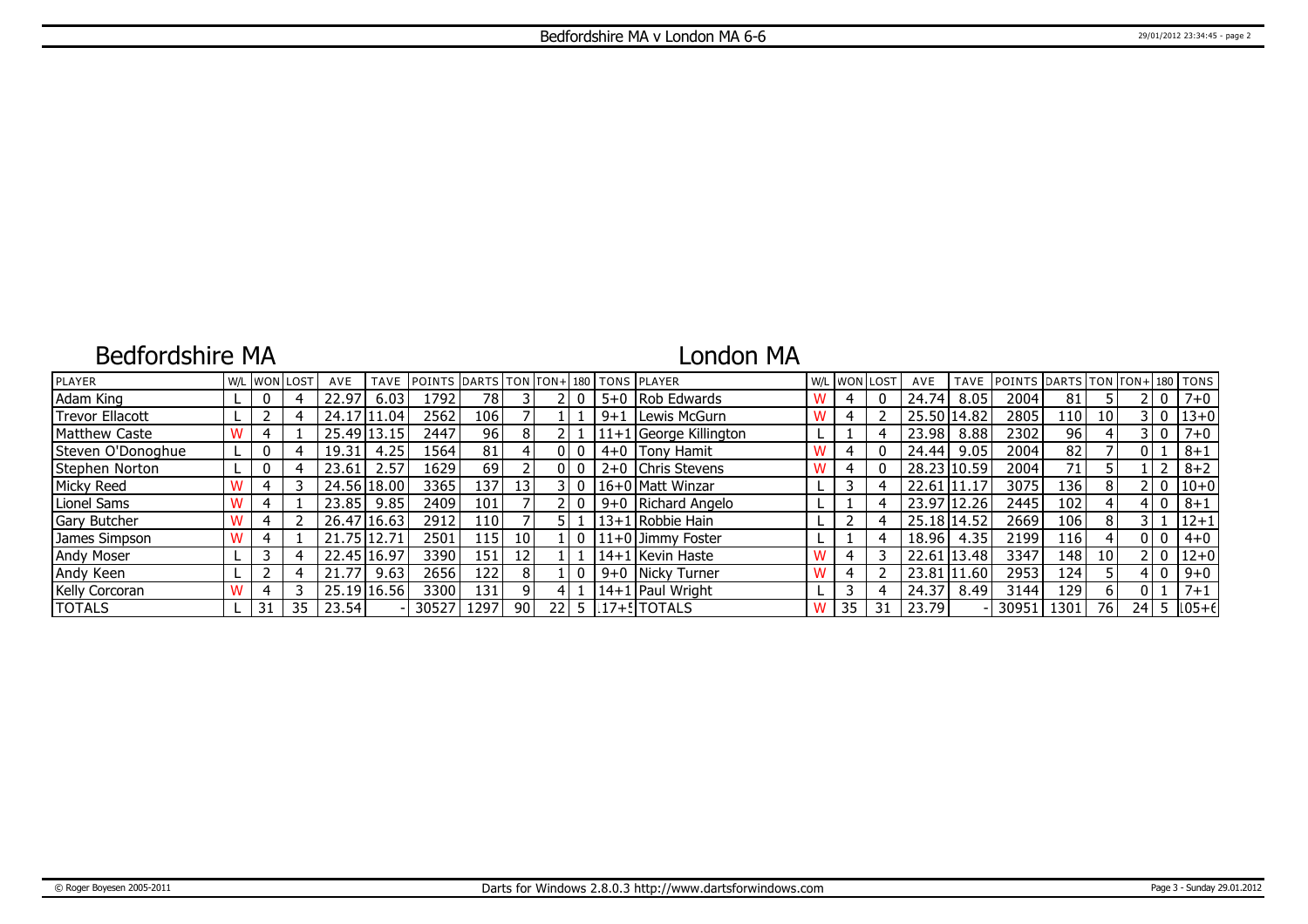### Bedfordshire WA v London WA 4-2 2001/2012 23:34:15 - page 1

|   | <b>SET AVE</b> | <b>PLAYER</b>       |                         | LEG 1            |                                                                                                    |    |        |                | - 5 | -6                             | $\overline{7}$     | -8           |                                                     | 9 10 11 12 O/S DU GS SL Tons |                |                |                |                      |                            |                   |                | <b>SET AVE</b> |                | <b>PLAYER</b>       |         | LEG 1           |             |                    |       |                                                     | 4 5                                                                                        |                                                   |                            |                  |             |       |                |              |               |                                  |         | 6 7 8 9 10 11 12 O/S DU GS SL Tons |                |
|---|----------------|---------------------|-------------------------|------------------|----------------------------------------------------------------------------------------------------|----|--------|----------------|-----|--------------------------------|--------------------|--------------|-----------------------------------------------------|------------------------------|----------------|----------------|----------------|----------------------|----------------------------|-------------------|----------------|----------------|----------------|---------------------|---------|-----------------|-------------|--------------------|-------|-----------------------------------------------------|--------------------------------------------------------------------------------------------|---------------------------------------------------|----------------------------|------------------|-------------|-------|----------------|--------------|---------------|----------------------------------|---------|------------------------------------|----------------|
|   |                | 6.00                |                         |                  | 45                                                                                                 | 30 |        |                |     | 95 41 85 81                    |                    | $56 \mid 43$ |                                                     |                              |                |                |                | $\overline{24}$      |                            | 25                |                |                |                | 2.25                | $\star$ |                 |             |                    |       |                                                     |                                                                                            | $1   60   98   60   41   26   100   60   41   15$ |                            |                  |             |       |                |              | 3             | $\overline{27}$                  | 15      |                                    |                |
|   |                |                     |                         | 2                | 60                                                                                                 |    |        |                |     | $100 100 $ 45   41   97   58   |                    |              |                                                     |                              |                |                |                | $3 \mid 21 \mid 58$  |                            |                   | $\overline{z}$ |                |                |                     |         |                 |             |                    |       |                                                     | 2 28 125 17 26 41 83                                                                       |                                                   |                            |                  |             |       |                |              |               | $\overline{18}$                  |         | $\overline{181}$                   |                |
|   | 21             | Lisa                |                         |                  | $\overline{26}$                                                                                    |    |        |                |     | $\boxed{85}$ 60 100 100 58     | $\overline{\circ}$ |              | $40 \overline{)32}$                                 |                              |                |                |                | $2 \mid 26 \mid 32$  |                            |                   | 2              |                |                | $16$ Dee            |         |                 |             |                    |       |                                                     |                                                                                            | 3 38 45 81 41 26 26 81 41 40                      |                            |                  |             |       |                |              |               | $\overline{27}$                  |         | 82                                 |                |
|   |                |                     |                         |                  |                                                                                                    |    |        |                |     |                                |                    |              |                                                     |                              |                |                |                |                      |                            |                   |                |                |                | Belcher             |         |                 |             |                    |       |                                                     |                                                                                            |                                                   |                            |                  |             |       |                |              |               |                                  |         |                                    |                |
|   | $\ast$         | Perkins             |                         | $\overline{4}$   | 60 100 83 100 72 46 40                                                                             |    |        |                |     |                                |                    |              |                                                     |                              |                |                |                | $3 \mid 21 \mid 40$  |                            |                   | $\overline{2}$ |                | $\ast$         |                     |         |                 |             |                    |       |                                                     | $4 \overline{)26 \overline{)45 \overline{)22 \overline{)60 \overline{)22 \overline{)97}}}$ |                                                   |                            |                  |             |       |                |              |               | $\overline{18}$                  |         | 729                                |                |
|   | 51             | <b>BED</b>          |                         | 5                |                                                                                                    |    |        |                |     |                                |                    |              |                                                     |                              |                |                |                |                      |                            |                   |                |                | 80             | LON                 |         | 5               |             |                    |       |                                                     |                                                                                            |                                                   |                            |                  |             |       |                |              |               |                                  |         |                                    |                |
|   |                |                     |                         | 6                |                                                                                                    |    |        |                |     |                                |                    |              |                                                     |                              |                |                |                |                      |                            |                   |                |                |                |                     |         | 6               |             |                    |       |                                                     |                                                                                            |                                                   |                            |                  |             |       |                |              |               |                                  |         |                                    |                |
|   |                |                     |                         | $\overline{7}$   |                                                                                                    |    |        |                |     |                                |                    |              |                                                     |                              |                |                |                |                      |                            |                   |                |                |                |                     |         | $\overline{7}$  |             |                    |       |                                                     |                                                                                            |                                                   |                            |                  |             |       |                |              |               |                                  |         |                                    |                |
|   | <b>SET AVE</b> | <b>PLAYER</b>       |                         | LEG              |                                                                                                    |    | 3      | $\overline{4}$ | 5   | 6                              | $\overline{7}$     | 8            | 9                                                   |                              |                |                |                |                      | 10 11 12 O/S DU GS SL Tons |                   |                | <b>SET AVE</b> |                | PLAYER              |         | LEG             |             |                    |       | $\overline{4}$                                      | 5                                                                                          | 6                                                 | $\overline{7}$             |                  | $8 \quad 9$ |       |                |              |               |                                  |         | 10 11 12 0/S DU GS SL Tons         |                |
|   |                | 6.00                | $\ast$                  |                  | $\overline{43}$                                                                                    |    |        |                |     |                                |                    |              | 26 60 53 24 52 59 60                                |                              |                |                |                | $\overline{27}$      |                            | 24                |                |                |                | 5.35                |         |                 |             |                    | 26 81 |                                                     |                                                                                            | 45 41 81 57 50 20                                 |                            |                  |             |       |                |              | $\mathcal{P}$ | $\overline{26}$                  | 20      |                                    |                |
|   |                |                     |                         | $\overline{2}$   | 60                                                                                                 | 60 |        |                |     | 36 41 70 100 79 47             |                    |              | $\sqrt{8}$                                          |                              |                |                |                | 2 26                 | 8                          |                   |                |                |                |                     |         |                 |             |                    |       |                                                     |                                                                                            |                                                   |                            |                  |             |       |                |              |               | $\overline{27}$                  |         | 36                                 |                |
|   |                | $15$ Maria          |                         | 3                | 60                                                                                                 |    |        |                |     |                                |                    |              |                                                     |                              | $\overline{0}$ | ∣ o I          |                | 2   50               | 3                          |                   |                |                |                | $16$ Jacqeline      |         |                 |             |                    |       |                                                     |                                                                                            |                                                   |                            |                  |             |       | $\overline{0}$ | $\mathbf 0$  |               | $\overline{48}$                  |         | $\overline{2}$                     | $\overline{1}$ |
|   | $\ast$         | Perrin              |                         | $\overline{4}$   |                                                                                                    |    |        |                |     |                                |                    |              | 85 60 52 100 60 48 18 0 12<br>36 100 60 41 26       |                              |                |                |                | $\overline{18}$      |                            | $138$ 2           |                |                | $\ast$         | Saunders            |         |                 |             |                    |       |                                                     |                                                                                            |                                                   |                            |                  |             |       |                |              |               |                                  | $19$ 20 |                                    | $\mathcal{L}$  |
|   |                | $52$ <sup>BED</sup> |                         | $5^{\circ}$      | 55 45 100 45 41 60 59 40 36 20                                                                     |    |        |                |     |                                |                    |              |                                                     |                              |                |                |                | 3 30 20              |                            |                   |                |                | 54             | LON                 |         |                 |             |                    |       |                                                     |                                                                                            | $5$   26   62   100   36   52   43   81   27   39 |                            |                  |             |       |                |              |               | 27                               |         | $35$   1                           |                |
|   |                |                     |                         | -6               |                                                                                                    |    |        |                |     |                                |                    |              |                                                     |                              |                |                |                |                      |                            |                   |                |                |                |                     |         | 6               |             |                    |       |                                                     |                                                                                            |                                                   |                            |                  |             |       |                |              |               |                                  |         |                                    |                |
|   |                |                     |                         | $\overline{7}$   |                                                                                                    |    |        |                |     |                                |                    |              |                                                     |                              |                |                |                |                      |                            |                   |                |                |                |                     |         | $\overline{7}$  |             |                    |       |                                                     |                                                                                            |                                                   |                            |                  |             |       |                |              |               |                                  |         |                                    |                |
|   | <b>SET AVE</b> | <b>PLAYER</b>       |                         | LEG <sub>1</sub> |                                                                                                    |    |        | $\overline{4}$ | 5   | - 6                            | $\overline{7}$     |              | 8 9 10 11 12 O/S DU GS SL Tons                      |                              |                |                |                |                      |                            |                   |                | <b>SET AVE</b> |                | <b>PLAYER</b>       |         | LEG             |             |                    |       |                                                     |                                                                                            | 4 5 6 7 8 9 10 11 12 O/S DU GS SL Tons            |                            |                  |             |       |                |              |               |                                  |         |                                    |                |
|   |                | 12.00               |                         | $\mathbf{1}$     |                                                                                                    | 45 | 100    |                |     | 26 100 54                      | 8                  |              |                                                     |                              |                |                |                | 21                   |                            | 28                | 3              |                |                | 7.68                | $\ast$  |                 |             |                    |       |                                                     |                                                                                            | $1 \ 26 \ 41 \ 100 \ 121 \ 60 \ 41 \ 44 \ 68$     |                            |                  |             |       |                |              |               | 3   24   68                      |         |                                    | $\mathcal{L}$  |
|   |                |                     |                         | $\overline{2}$   |                                                                                                    | 60 | 001100 |                | 31  | $\overline{70}$                |                    |              |                                                     |                              |                |                |                | 3   18   70          |                            |                   | 3              |                |                |                     |         |                 |             |                    |       |                                                     | $2$ 30 43 60 60 85                                                                         |                                                   |                            |                  |             |       |                |              |               | $\overline{15}$                  |         | 223                                |                |
|   | 21             | Diane               |                         |                  |                                                                                                    | 60 |        |                |     | 140 140 21 20                  |                    |              |                                                     |                              |                |                |                | 18                   |                            | $20 \mid 3$       |                |                |                | $ 19 $ Clare        |         |                 |             |                    |       |                                                     |                                                                                            | 3   81   85   59   45   60   45                   | 126                        |                  |             |       |                |              |               | $3$ 21 126                       |         |                                    |                |
|   |                | Nash                |                         |                  |                                                                                                    |    |        |                |     |                                |                    |              |                                                     |                              |                |                | $\overline{2}$ |                      |                            |                   |                |                |                |                     |         |                 |             |                    |       |                                                     |                                                                                            |                                                   |                            |                  |             |       |                |              |               |                                  |         | $5-1$                              | $\overline{2}$ |
|   | $\ast$         |                     |                         | $\overline{4}$   |                                                                                                    | 55 |        |                |     | 26   60   60   72   63   21    |                    |              | $\overline{0}$                                      | $\mathbf{0}$                 | $\overline{4}$ |                |                | 32                   | $\overline{4}$             |                   |                | 3              |                | <b>Bywaters</b>     |         | $\overline{4}$  |             |                    |       |                                                     |                                                                                            | 26 41 100 100 60 98 16 20 20 15                   |                            |                  |             |       |                |              |               | 30                               |         |                                    |                |
|   |                | $57$ <sup>BED</sup> |                         |                  |                                                                                                    |    |        |                |     | $\boxed{21}$ 60 55 60 60 60 80 |                    |              |                                                     |                              |                |                |                | $\overline{24}$      |                            | 20                |                |                |                | $\frac{*}{80}$ Bywa |         |                 |             |                    |       |                                                     |                                                                                            | 43 121 100 81 60 56 26                            |                            | $0$ 14           |             |       |                |              |               |                                  | 25 14   |                                    | $\overline{2}$ |
|   |                |                     |                         | 6                |                                                                                                    |    |        |                |     |                                |                    |              |                                                     |                              |                |                |                |                      |                            |                   |                |                |                |                     |         | 6               |             |                    |       |                                                     |                                                                                            |                                                   |                            |                  |             |       |                |              |               |                                  |         |                                    |                |
|   |                |                     |                         | $\overline{7}$   |                                                                                                    |    |        |                |     |                                |                    |              |                                                     |                              |                |                |                |                      |                            |                   |                |                |                |                     |         | $\overline{7}$  |             |                    |       |                                                     |                                                                                            |                                                   |                            |                  |             |       |                |              |               |                                  |         |                                    |                |
|   |                |                     |                         |                  |                                                                                                    |    |        |                |     |                                |                    |              |                                                     |                              |                |                |                |                      |                            |                   |                |                |                |                     |         |                 |             |                    |       | 4                                                   | -5                                                                                         |                                                   |                            |                  |             |       |                |              |               | 12 O/S DU GS SL                  |         |                                    | Tons           |
|   | <b>SET AVE</b> | <b>PLAYER</b>       |                         | LEG              |                                                                                                    |    |        | 4              | -5  | 6                              | 7                  | 8            | 9                                                   | 10                           | 11             |                |                | 12 O/S DU GS SL Tons |                            |                   |                |                | <b>SET AVE</b> | <b>PLAYER</b>       |         | <b>LEG</b>      |             |                    |       |                                                     |                                                                                            | 6                                                 |                            | 8                | 9           | 10 11 |                |              |               |                                  |         |                                    |                |
|   |                | 5.65                | $\overline{\mathbf{x}}$ | $\overline{1}$   | $\overline{30}$                                                                                    |    |        |                |     |                                |                    |              |                                                     |                              |                |                |                | $2 \mid 26 \mid 32$  |                            |                   | $\overline{2}$ |                |                | 5.24                |         |                 |             |                    |       |                                                     |                                                                                            |                                                   |                            |                  |             |       |                |              |               | 24                               |         | 35                                 |                |
|   |                |                     |                         | $\overline{2}$   | <sup>28</sup>                                                                                      |    |        |                |     |                                |                    |              | 22 55 26 100 140 96 0 32<br>81 60 100 60 80 62 23 3 | $\overline{0}$               | $\overline{0}$ | $\Omega$       |                | 36                   |                            | $4 \mid 1$        |                |                |                |                     |         |                 |             |                    |       |                                                     |                                                                                            |                                                   |                            |                  |             |       | 10 8           |              | 3             | 39                               |         |                                    |                |
|   |                | $15$ Shirley        |                         | 3                |                                                                                                    |    |        |                |     |                                |                    |              |                                                     |                              | $\overline{0}$ | $\overline{0}$ |                | 1   46   10          |                            |                   |                |                |                | $15$ Casey          |         |                 |             |                    |       |                                                     |                                                                                            |                                                   |                            |                  |             |       | 39 22          |              |               | 45                               |         | 2                                  |                |
|   |                | $4 \times$ Williams |                         | $\overline{4}$   |                                                                                                    |    |        |                |     |                                |                    |              |                                                     |                              |                |                |                | $3 \mid 21 \mid 76$  |                            |                   |                | $\overline{4}$ | $\ast$         | Gallagher           |         |                 |             |                    |       |                                                     |                                                                                            | 4 60 95 40 100 30 100 44                          |                            |                  |             |       |                |              |               | $\overline{21}$                  |         | $\overline{32}$   2                |                |
|   |                |                     |                         | $5\overline{)}$  | <u>  26   60   100   24   45   92   17   22   35   60  </u><br>  55   60   125   83   43   59   76 |    |        |                |     |                                |                    |              |                                                     |                              |                |                |                |                      |                            |                   |                |                |                | LON                 |         | 5 <sup>7</sup>  |             |                    |       |                                                     |                                                                                            |                                                   |                            |                  |             |       |                |              |               |                                  |         |                                    |                |
|   |                | $50$ <sup>BED</sup> |                         | 6                |                                                                                                    |    |        |                |     |                                |                    |              |                                                     |                              |                |                |                |                      |                            |                   |                |                | 100            |                     |         | 6               |             |                    |       |                                                     |                                                                                            |                                                   |                            |                  |             |       |                |              |               |                                  |         |                                    |                |
|   |                |                     |                         | $\overline{7}$   |                                                                                                    |    |        |                |     |                                |                    |              |                                                     |                              |                |                |                |                      |                            |                   |                |                |                |                     |         | $\overline{7}$  |             |                    |       |                                                     |                                                                                            |                                                   |                            |                  |             |       |                |              |               |                                  |         |                                    |                |
|   | <b>SET AVE</b> | <b>PLAYER</b>       |                         | LEG              |                                                                                                    |    |        | $\overline{4}$ | 5   | 6                              | $\overline{7}$     | 8            | 9                                                   | 10 11 12 0/S DU GS SL Tons   |                |                |                |                      |                            |                   |                | <b>SET AVE</b> |                | <b>PLAYER</b>       |         | <b>LEG</b>      |             |                    |       | $\overline{4}$                                      | 5                                                                                          | 6                                                 | $\overline{7}$             | $8 \overline{9}$ |             |       |                |              |               |                                  |         | 10 11 12 0/S DU GS SL Tons         |                |
|   |                | 4.64                |                         |                  |                                                                                                    | 25 | 39     | 26             |     | 85 125                         |                    |              | $64$ 58 30                                          | l 0                          |                |                |                | 30                   |                            | 38                | $\overline{1}$ |                |                | 5.63                | $\ast$  |                 |             | 1   45   140   100 |       |                                                     |                                                                                            | 26   41   59   40   30   0                        |                            |                  |             | 10 10 |                |              |               | $1 \mid 31 \mid 10$              |         |                                    | $\overline{2}$ |
|   |                |                     |                         | $\overline{2}$   | 6                                                                                                  | 41 |        |                |     |                                |                    | 47           |                                                     |                              |                |                |                | $\sqrt{24}$          |                            | $\overline{77}$ 1 |                |                |                |                     |         |                 | $2 \mid 22$ |                    | 41    |                                                     | 85 123                                                                                     |                                                   |                            |                  |             |       |                |              |               |                                  |         |                                    | $\overline{1}$ |
|   |                |                     |                         | 3                | 60                                                                                                 | 81 |        |                |     | 80 85 45                       | $ 20\rangle$       |              |                                                     |                              |                |                |                | 28 36                |                            |                   |                |                |                |                     |         | $\overline{3}$  |             | 55                 |       |                                                     |                                                                                            | 81                                                | 39 55                      |                  |             |       |                |              |               | $2 \overline{)23 \overline{)55}$ |         | 8 <sup>1</sup>                     |                |
|   |                | $15$ Kerry          |                         |                  |                                                                                                    |    |        |                |     | 45 41 100 41                   |                    |              | 49 38 10 36                                         |                              |                |                |                |                      |                            |                   |                |                |                | $16$  Lynda         |         |                 |             |                    |       | 45 28 85 17 100                                     |                                                                                            |                                                   | 60   45   81   32   0      |                  |             |       |                |              |               | $\overline{30}$                  |         |                                    |                |
| 5 | $\ast$         | King                |                         | $\overline{4}$   | 83 26 13 21 26 60 85                                                                               |    |        |                |     |                                |                    |              | 139 16                                              | 0 <sup>1</sup>               | 17             | $\overline{0}$ |                | 39                   |                            | 15 <sup>1</sup>   |                | 5              | $\ast$         | Biondini            |         |                 |             |                    |       | 4 13 85 41 13 100                                   |                                                                                            |                                                   | 60   60   49   60   10   0 |                  |             |       |                | $\mathbf{0}$ |               |                                  | 37 10   |                                    |                |
|   |                | $ 49 ^{BED}$        |                         | 5                |                                                                                                    |    |        |                |     |                                |                    |              |                                                     |                              |                |                |                |                      |                            |                   |                |                |                | $ 50 $ LON          |         | $5\overline{5}$ |             |                    |       |                                                     |                                                                                            |                                                   |                            |                  |             |       |                |              |               |                                  |         |                                    |                |
|   |                |                     |                         | 6                |                                                                                                    |    |        |                |     |                                |                    |              |                                                     |                              |                |                |                |                      |                            |                   |                |                |                |                     |         | 6               |             |                    |       |                                                     |                                                                                            |                                                   |                            |                  |             |       |                |              |               |                                  |         |                                    |                |
|   |                |                     |                         | $\overline{7}$   |                                                                                                    |    |        |                |     |                                |                    |              |                                                     |                              |                |                |                |                      |                            |                   |                |                |                |                     |         | $\overline{7}$  |             |                    |       |                                                     |                                                                                            |                                                   |                            |                  |             |       |                |              |               |                                  |         |                                    |                |
|   | <b>SET AVE</b> | <b>PLAYER</b>       |                         | LEG              |                                                                                                    |    |        | $\overline{4}$ | -5  | 6                              | $\overline{7}$     | 8            | 9                                                   | 10                           | 11             |                |                |                      | 12 O/S DU GS SL            |                   | Tons           | <b>SET AVE</b> |                | <b>PLAYER</b>       |         | LEG             |             |                    |       |                                                     | 5.                                                                                         | 6                                                 | 7                          | 8                | 9           |       | 10 11          |              |               | 12 0/S DU GS SL                  |         |                                    | Tons           |
|   |                | 9.00                | $\ast$                  | $\overline{1}$   | 41                                                                                                 | 81 |        |                |     | $ 140 $ 60   97   42   20   20 |                    |              |                                                     |                              |                |                |                | $1 \mid 22 \mid 20$  |                            |                   | $\overline{1}$ |                |                | 8.60                |         |                 |             |                    |       |                                                     | 1   83   90   41   41   78                                                                 |                                                   | 42 44                      |                  |             |       |                |              |               | 21                               |         | 82                                 |                |
|   |                |                     |                         | $\overline{2}$   | 38                                                                                                 | -5 | 41     | 1100           |     | 60 81                          | 120                |              | 36 15                                               |                              |                |                |                | 27                   |                            | 5 I               | $\overline{2}$ |                |                |                     |         | 2               |             | 41   I             |       |                                                     | 40 100                                                                                     | 40                                                | 40                         | $\overline{0}$   |             |       |                |              | 3             | $\overline{30}$                  | 20      |                                    | 3              |
|   |                | $ 20 $ Jane         |                         | 3                | 41                                                                                                 |    |        |                |     | 7   45   140   22              |                    |              | 76 30 20 20                                         |                              |                |                |                | $2 \mid 29 \mid 20$  |                            |                   | $\overline{2}$ |                |                | $ 20 $ Trica        |         | 3               |             |                    |       |                                                     |                                                                                            |                                                   | 60 98                      | $12 \mid 4$      |             |       |                |              |               | 27                               |         | $\overline{2}$                     | $\overline{1}$ |
| 6 | $\ast$         | Judges              |                         | $\overline{4}$   | $\overline{70}$                                                                                    |    |        |                |     | $\sqrt{26}$ 39 59 85 40 60     |                    |              |                                                     |                              |                |                |                | $\overline{21}$      |                            | 122               |                | 6              | $\ast$         | Wright              |         |                 |             |                    |       |                                                     |                                                                                            | $4$ 83 100 60 84 78 76 0                          |                            | $\overline{20}$  |             |       |                |              | 3             | 24                               | 20      |                                    | $\overline{1}$ |
|   |                |                     |                         | 5                | 66 100 100 100 43 92                                                                               |    |        |                |     |                                |                    |              |                                                     |                              |                |                |                | 3   18   92          |                            |                   | 3              |                |                | LON                 |         |                 |             |                    |       | $5 \vert 100 \vert 60 \vert 81 \vert 100 \vert 100$ |                                                                                            |                                                   |                            |                  |             |       |                |              |               | $\overline{15}$                  |         | 60 <sup>1</sup>                    | -3             |
|   |                | $32$ <sup>BED</sup> |                         | 6                |                                                                                                    |    |        |                |     |                                |                    |              |                                                     |                              |                |                |                |                      |                            |                   |                |                | 18             |                     |         | 6               |             |                    |       |                                                     |                                                                                            |                                                   |                            |                  |             |       |                |              |               |                                  |         |                                    |                |

RUNNING SCORE <u>| X | X | X | X | 4</u><br>RUNNING SCORE <u>| X | X | X | X | 4</u>

OP: Bedfordshire WA - Lisa Perkins 21.51 \*

RUNNING SCORE 1 2 3 X 4 5 X 6 Sets 2 OP: London WA - Clare Bywaters 19.80 \*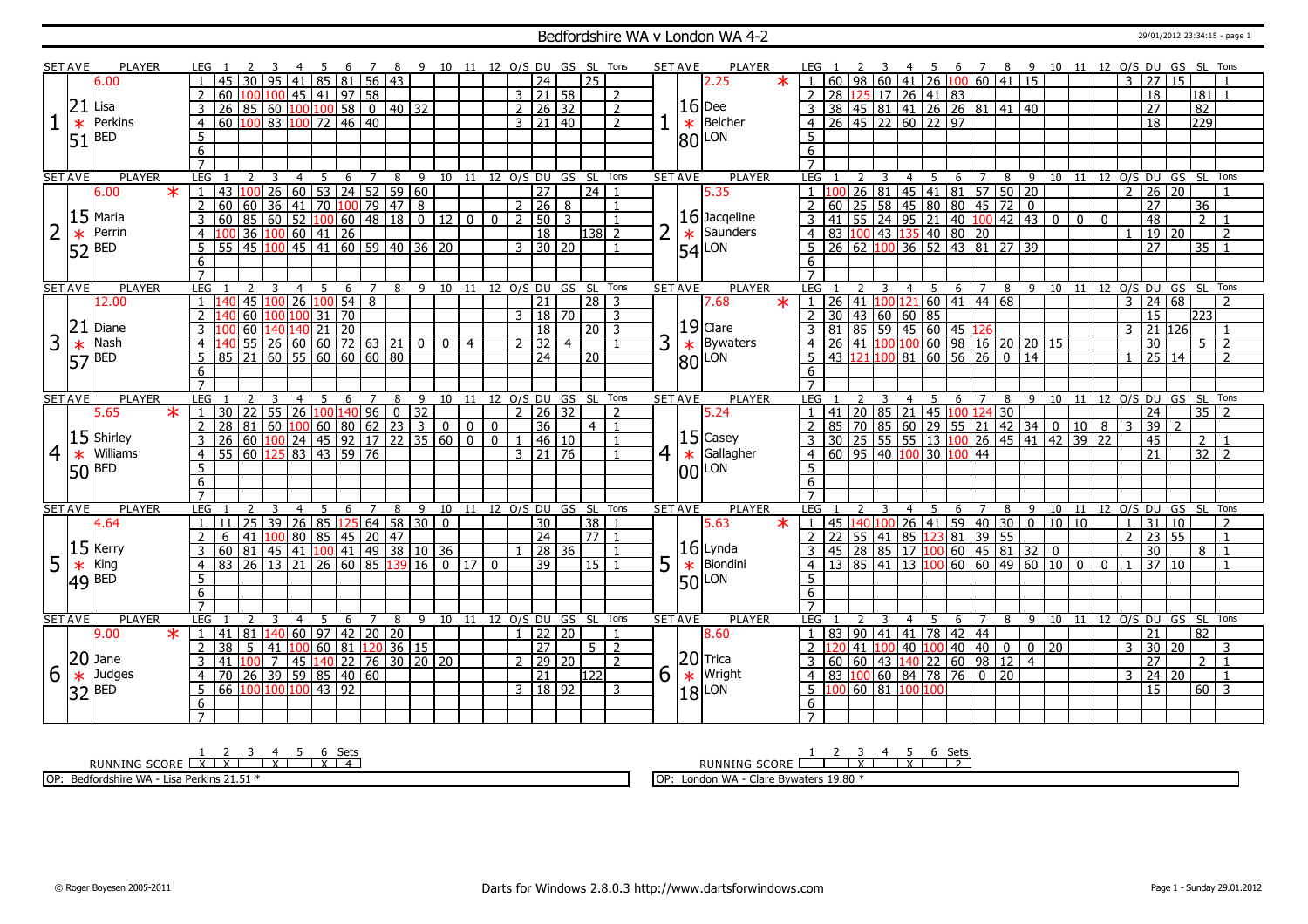## Bedfordshire WA

# London WA

| <b>IPLAYER</b>          |  | W/L WON LOST | AVE   |        | TAVE IPOINTS IDARTS ITON ITON+1180 I TONS IPLAYER |                  |  |     |                         | W/L WON LOST | AVE   |                  | TAVE POINTS DARTS TON TON+ 180 TONS |                  |                 |       |         |
|-------------------------|--|--------------|-------|--------|---------------------------------------------------|------------------|--|-----|-------------------------|--------------|-------|------------------|-------------------------------------|------------------|-----------------|-------|---------|
| Lisa Perkins            |  |              |       | 6.00   | 19791                                             | 92.              |  |     | 6+0  Dee Belcher        |              | 16.80 | $2.25^{\circ}$   | 1512                                | 90 I             |                 |       | $2 + 0$ |
| Maria Perrin            |  |              |       | 6.00   | 2343                                              | 151 I            |  |     | 16+0 Dacgeline Saunders |              | 16.54 | 5.35             | 2432                                | 147'             |                 | 0   0 | $5 + 0$ |
| Diane Nash              |  |              |       | 12.00' | 2437                                              | 113'             |  |     | $ 10+0 $ Clare Bywaters |              | 19.80 | .68 <sup>°</sup> | 2277                                | 115 <sup>1</sup> |                 | 0   0 | $7 + 0$ |
| <b>Shirley Williams</b> |  |              | 15.50 | 5.65   | 2000 l                                            | 129 l            |  |     | 5+0 Casey Gallagher     |              | 15.00 | 5.24             | 1935                                | 129 <sup>1</sup> |                 |       | $5 + 0$ |
| <b>Kerry King</b>       |  |              | 15.49 | ' 64،، | 1874                                              | 121              |  |     | 4+0 Lvnda Biondini      |              | 16.50 | 5.63             | 1996                                | 121'             |                 |       | $5 + 0$ |
| Jane Judges             |  |              | 20.32 | 9.00   | 23781                                             | 117 <sup>1</sup> |  |     | 8+0 Trica Wright        |              | 20.18 | 8.60             | 2361                                | 117'             |                 |       | $8+0$   |
| <b>TOTALS</b>           |  |              | 18.00 |        | 13011                                             | 723 I            |  | 810 | $ 39+0 $ TOTALS         |              | 17.40 |                  | 12513                               | 719              | 30 <sup>1</sup> | 2 I O | $32+0$  |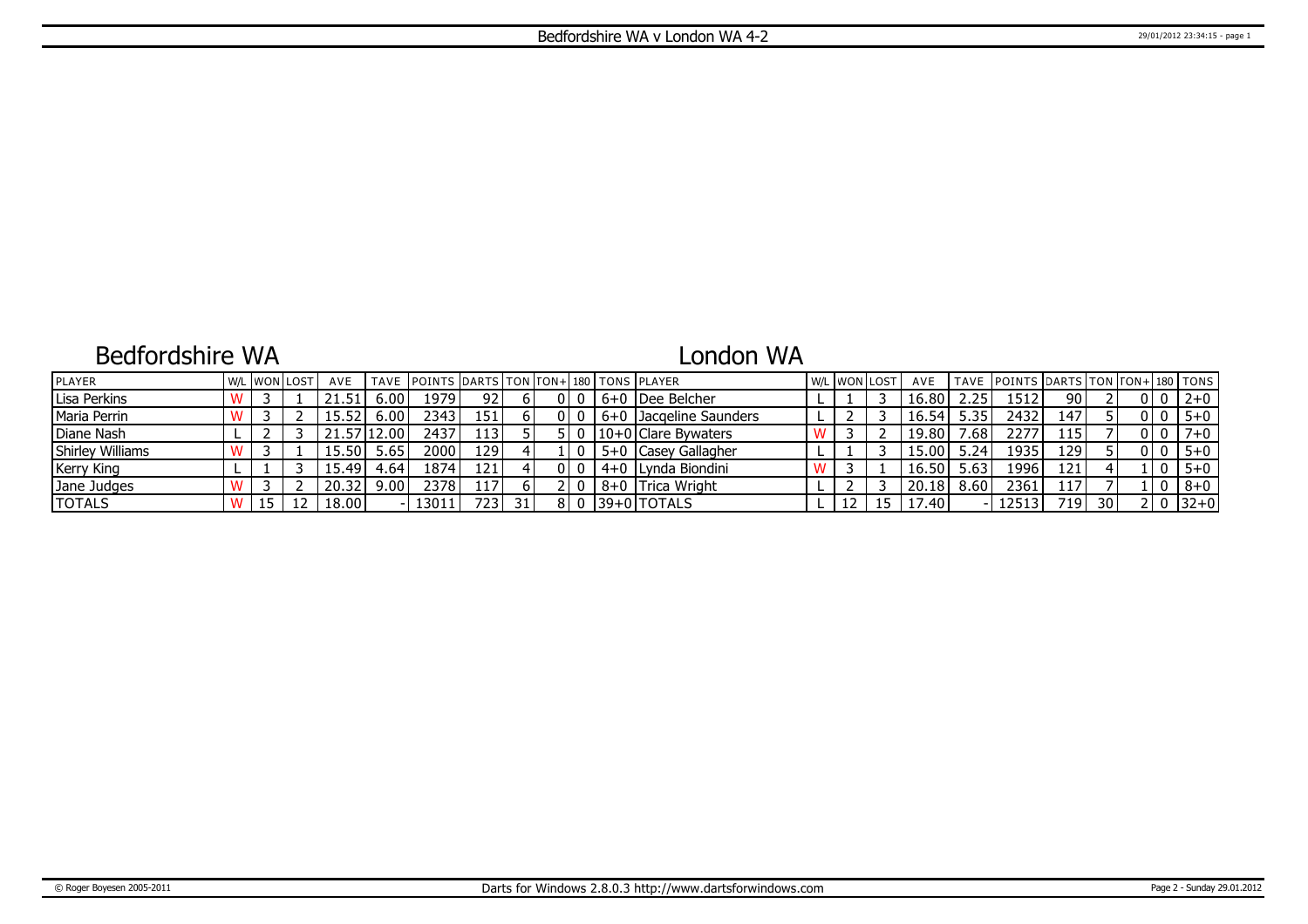### Bedfordshire MB v London MB 7-5 29/01/2012 23:33:54 - page 1

|                | <b>SET AVE</b> | PLAYER        |               | LEG 1                             |                       |                |                                                                                                                                                            | -4                | - 5 | - 6             | $\overline{7}$ |                 |   |    |    |    |                     |       | 8 9 10 11 12 O/S DU GS SL Tons |                   | <b>SET AVE</b> |    | PLAYER                                                   | LEG 1                 |                                                                                                                                                                                                                                                                    |                             |     |                | 4 5 |               |                                 |                      |                                    |                | 6 7 8 9 10 11 12 O/S DU GS SL Tons |  |               |                       |                 |                  |                |  |
|----------------|----------------|---------------|---------------|-----------------------------------|-----------------------|----------------|------------------------------------------------------------------------------------------------------------------------------------------------------------|-------------------|-----|-----------------|----------------|-----------------|---|----|----|----|---------------------|-------|--------------------------------|-------------------|----------------|----|----------------------------------------------------------|-----------------------|--------------------------------------------------------------------------------------------------------------------------------------------------------------------------------------------------------------------------------------------------------------------|-----------------------------|-----|----------------|-----|---------------|---------------------------------|----------------------|------------------------------------|----------------|------------------------------------|--|---------------|-----------------------|-----------------|------------------|----------------|--|
|                |                | 5.17          |               |                                   | 41                    | 85             | l 81                                                                                                                                                       | 95 26             |     |                 | 137 18         | $\Omega$        |   |    |    |    | $\overline{24}$     |       | $\overline{18}$                |                   |                |    | 10.98<br>$\star$                                         |                       | 85                                                                                                                                                                                                                                                                 | LOO 81                      |     | $60$ 135       |     |               |                                 |                      | 26 10 0                            | $\overline{4}$ |                                    |  | 3             | 27                    | $\overline{4}$  |                  | $\overline{2}$ |  |
|                |                |               |               | $\overline{2}$                    | 41                    |                | 43 100 54 33 60 60                                                                                                                                         |                   |     |                 |                |                 |   |    |    |    | $\overline{21}$     |       | $1110$ 1                       |                   |                |    |                                                          |                       |                                                                                                                                                                                                                                                                    | 55 125 100 72               |     |                |     |               | $0$ 24                          |                      |                                    |                |                                    |  |               | 19                    | $\overline{24}$ |                  | 3              |  |
|                |                | $19$ Pete     |               | $\overline{3}$                    |                       |                |                                                                                                                                                            |                   |     |                 |                |                 |   |    |    |    |                     | 25 10 |                                |                   |                | 21 | Steve                                                    |                       | 41                                                                                                                                                                                                                                                                 |                             |     |                |     |               |                                 |                      | $\boxed{83}$ 55 45 76 100 61 24 12 |                |                                    |  |               | $\overline{27}$       |                 |                  | $\overline{1}$ |  |
|                |                |               |               |                                   |                       |                |                                                                                                                                                            |                   |     |                 |                |                 |   |    |    |    |                     |       |                                |                   |                |    |                                                          |                       |                                                                                                                                                                                                                                                                    |                             |     |                |     |               |                                 |                      |                                    |                |                                    |  |               |                       |                 | 4                |                |  |
|                | $\ast$         | Kenny         |               | $\overline{4}$                    |                       |                |                                                                                                                                                            |                   |     |                 |                |                 |   |    |    |    | $\overline{24}$     |       | $\vert 4 \vert$                | $\overline{z}$    |                |    | Woodside<br>$\ast$                                       | $\overline{4}$        | 70 100 100 100 113 0 0 18                                                                                                                                                                                                                                          |                             |     |                |     |               |                                 |                      |                                    |                |                                    |  |               | 22 18                 |                 |                  | $\overline{4}$ |  |
|                | 91             | <b>BED</b>    |               | 5                                 |                       |                |                                                                                                                                                            |                   |     |                 |                |                 |   |    |    |    |                     |       |                                |                   |                |    | LON<br>105'                                              | 5                     |                                                                                                                                                                                                                                                                    |                             |     |                |     |               |                                 |                      |                                    |                |                                    |  |               |                       |                 |                  |                |  |
|                |                |               |               | 6                                 |                       |                |                                                                                                                                                            |                   |     |                 |                |                 |   |    |    |    |                     |       |                                |                   |                |    |                                                          | 6                     |                                                                                                                                                                                                                                                                    |                             |     |                |     |               |                                 |                      |                                    |                |                                    |  |               |                       |                 |                  |                |  |
|                |                |               |               | $\overline{7}$                    |                       |                |                                                                                                                                                            |                   |     |                 |                |                 |   |    |    |    |                     |       |                                |                   |                |    |                                                          |                       |                                                                                                                                                                                                                                                                    |                             |     |                |     |               |                                 |                      |                                    |                |                                    |  |               |                       |                 |                  |                |  |
|                | <b>SET AVE</b> | <b>PLAYER</b> |               | <b>LEG</b>                        |                       | 2              | 3                                                                                                                                                          | $\overline{4}$    | -5  | 6               | $\overline{7}$ | 8               |   |    |    |    | 9 10 11 12 O/S DU   |       | GS SL Tons                     |                   | <b>SET AVE</b> |    | <b>PLAYER</b>                                            | LEG                   |                                                                                                                                                                                                                                                                    |                             |     | $\overline{4}$ |     | 5             | 6 7                             |                      |                                    |                | 8 9 10 11 12 0/S DU GS SL Tons     |  |               |                       |                 |                  |                |  |
|                |                | 7.40          | $\ast$        |                                   |                       | 100            | 38                                                                                                                                                         |                   |     |                 |                | 100 43 45 55 20 |   |    |    |    |                     | 22 20 |                                | 3                 |                |    | 3.40                                                     |                       | 43                                                                                                                                                                                                                                                                 | $\overline{30}$             | 140 |                |     |               | $26$ 79 36 38                   |                      |                                    |                |                                    |  |               | $\overline{21}$       |                 | 109              |                |  |
|                |                |               |               | $\overline{2}$                    | 41                    |                |                                                                                                                                                            |                   |     |                 |                |                 |   |    |    |    | $\overline{24}$     |       | 36 1                           |                   |                |    |                                                          | $\overline{2}$        |                                                                                                                                                                                                                                                                    |                             |     |                |     |               |                                 |                      |                                    |                |                                    |  | $\mathcal{P}$ | $\overline{26}$       | $ 40\rangle$    |                  | $\overline{1}$ |  |
|                | 21             | Surg          |               | $\overline{3}$                    |                       |                |                                                                                                                                                            |                   |     |                 |                |                 |   |    |    |    | $1$ 22 40           |       |                                | $\overline{2}$    |                |    | $18$ Ricky                                               | $\overline{3}$        |                                                                                                                                                                                                                                                                    |                             |     |                |     |               |                                 |                      |                                    |                |                                    |  |               | $\overline{21}$       |                 | $\overline{144}$ |                |  |
| $\overline{2}$ | $\ast$         | Kalyan        |               | $\overline{4}$                    | 60                    |                | $\frac{31}{31} \frac{44}{41} \frac{41}{41} \frac{45}{61} \frac{43}{60} \frac{30}{15} \frac{140}{160}$<br>45 100 81 60 59 16 40<br>41 60 100 78 43 59 20 40 |                   |     |                 |                |                 |   |    |    |    | $1 \ 25 \ 40$       |       |                                |                   |                |    | Mitchell<br>$\ast$                                       | $\overline{4}$        | $\frac{131}{81}$ $\frac{81}{81}$ $\frac{41}{41}$ $\frac{22}{2}$ $\frac{100}{50}$ $\frac{56}{58}$ $\frac{28}{28}$ $\frac{40}{40}$<br>$\frac{60}{60}$ $\frac{40}{41}$ $\frac{61}{60}$ $\frac{24}{4}$ $\frac{60}{60}$ $\frac{100}{98}$ $\frac{98}{38}$ $\frac{38}{0}$ |                             |     |                |     |               |                                 |                      |                                    |                |                                    |  |               | $\overline{27}$       |                 | $\overline{14}$  |                |  |
|                | 16             | <b>BED</b>    |               | 5                                 |                       |                |                                                                                                                                                            |                   |     |                 |                |                 |   |    |    |    |                     |       |                                |                   |                |    | $ 28 $ LON                                               | 5                     |                                                                                                                                                                                                                                                                    |                             |     |                |     |               |                                 |                      |                                    |                |                                    |  |               |                       |                 |                  |                |  |
|                |                |               |               | 6                                 |                       |                |                                                                                                                                                            |                   |     |                 |                |                 |   |    |    |    |                     |       |                                |                   |                |    |                                                          | 6                     |                                                                                                                                                                                                                                                                    |                             |     |                |     |               |                                 |                      |                                    |                |                                    |  |               |                       |                 |                  |                |  |
|                |                |               |               | $\overline{7}$                    |                       |                |                                                                                                                                                            |                   |     |                 |                |                 |   |    |    |    |                     |       |                                |                   |                |    |                                                          |                       |                                                                                                                                                                                                                                                                    |                             |     |                |     |               |                                 |                      |                                    |                |                                    |  |               |                       |                 |                  |                |  |
|                | <b>SET AVE</b> | <b>PLAYER</b> |               | <b>LEG</b>                        |                       | $\overline{2}$ | 3                                                                                                                                                          | $\overline{4}$    | - 5 | 6               | $\overline{7}$ | - 8             |   |    |    |    |                     |       | 9 10 11 12 O/S DU GS SL Tons   |                   | <b>SET AVE</b> |    | <b>PLAYER</b>                                            | IFG <sub>1</sub>      |                                                                                                                                                                                                                                                                    |                             |     | $\overline{4}$ |     | - 5           |                                 |                      |                                    |                | 6 7 8 9 10 11 12 O/S DU GS SL Tons |  |               |                       |                 |                  |                |  |
|                |                | 5.23          |               | $\overline{1}$                    |                       |                | 55 68 60 41                                                                                                                                                |                   |     |                 |                |                 |   |    |    |    | 15                  |       | 177                            |                   |                |    | 9.98<br>$\overline{\ast}$                                | $\perp$ 1             | 41 81 81 81 177 40                                                                                                                                                                                                                                                 |                             |     |                |     |               |                                 |                      |                                    |                |                                    |  |               | 2   17   40           |                 |                  | $1+1$          |  |
|                |                |               |               | $\overline{2}$                    | 60                    | 45             | 60 60 121 84                                                                                                                                               |                   |     |                 |                |                 |   |    |    |    | $\overline{18}$     |       | 71                             |                   |                |    |                                                          | $\overline{2}$        | $60 \ 60 \ 121 \ 140 \ 60 \ 60$                                                                                                                                                                                                                                    |                             |     |                |     |               |                                 |                      |                                    |                |                                    |  | 3             | $\overline{18}$       | 60              |                  | $\overline{z}$ |  |
|                | 23             | Ronald        |               | $\overline{3}$                    | 45 81                 |                | $\sqrt{26}$ 47 $\sqrt{100}$ 60 $\sqrt{102}$ 40                                                                                                             |                   |     |                 |                |                 |   |    |    |    |                     | 22 40 |                                | $\overline{2}$    |                |    | $24$ Jason                                               |                       | 60 <sup>1</sup>                                                                                                                                                                                                                                                    |                             |     |                |     |               |                                 | 59 55 81 120 98 22 4 |                                    |                |                                    |  |               | 24                    |                 | $\mathcal{P}$    | $\overline{1}$ |  |
| 3              |                | Grant         |               |                                   |                       |                |                                                                                                                                                            |                   |     |                 |                |                 |   |    |    |    |                     | 19 16 |                                |                   | 3              |    | Wiles                                                    |                       | 81                                                                                                                                                                                                                                                                 |                             |     |                |     |               |                                 |                      |                                    |                |                                    |  |               |                       |                 |                  | $\overline{z}$ |  |
|                | $\ast$         |               |               | $\overline{4}$                    | 41 100 81 97 82 84 16 |                |                                                                                                                                                            |                   |     |                 |                |                 |   |    |    |    |                     |       |                                |                   |                |    | $\ast$                                                   | $\overline{4}$        |                                                                                                                                                                                                                                                                    | $\frac{160}{140}$ 100 47 33 |     |                |     |               | $\overline{59}$ 60 60 100 54 36 |                      |                                    |                |                                    |  |               | 18<br>$\overline{21}$ |                 | 40               |                |  |
|                | 76             | <b>BED</b>    |               | 5                                 |                       |                |                                                                                                                                                            |                   |     |                 |                |                 |   |    |    |    | $3 \mid 21 \mid 68$ |       |                                |                   |                | 81 | LON                                                      |                       |                                                                                                                                                                                                                                                                    |                             |     |                |     |               |                                 |                      |                                    |                |                                    |  |               |                       |                 | 32               |                |  |
|                |                |               |               | 6                                 |                       |                |                                                                                                                                                            |                   |     |                 |                |                 |   |    |    |    |                     |       |                                |                   |                |    |                                                          | 6                     |                                                                                                                                                                                                                                                                    |                             |     |                |     |               |                                 |                      |                                    |                |                                    |  |               |                       |                 |                  |                |  |
|                |                |               |               | $\overline{7}$                    |                       |                |                                                                                                                                                            |                   |     |                 |                |                 | 9 | 10 | 11 | 12 |                     |       |                                |                   | <b>SET AVE</b> |    | <b>PLAYER</b>                                            | $\overline{7}$<br>LEG |                                                                                                                                                                                                                                                                    |                             |     |                |     | 5             | 6                               |                      | 8                                  | 9              |                                    |  |               |                       |                 |                  | Tons           |  |
|                |                |               |               |                                   |                       |                |                                                                                                                                                            |                   |     |                 |                |                 |   |    |    |    |                     |       |                                |                   |                |    |                                                          |                       |                                                                                                                                                                                                                                                                    |                             | 3   | 4              |     |               |                                 | $\overline{7}$       |                                    |                |                                    |  |               |                       | 12 O/S DU GS SL |                  |                |  |
|                | <b>SET AVE</b> |               | <b>PLAYER</b> | <b>LEG</b>                        |                       |                |                                                                                                                                                            | 4                 |     | 6               |                | 8               |   |    |    |    |                     |       |                                | O/S DU GS SL Tons |                |    |                                                          |                       |                                                                                                                                                                                                                                                                    |                             |     |                |     |               |                                 |                      |                                    |                | 10 11                              |  |               |                       |                 |                  |                |  |
|                |                | 3.40          | $\ast$        | $\mathbf{1}$                      | 85                    |                |                                                                                                                                                            |                   |     |                 |                |                 |   |    |    |    | $3 \mid 21 \mid 32$ |       |                                |                   |                |    | 4.65                                                     | $\overline{1}$        | 48 59 60 70 85 79                                                                                                                                                                                                                                                  |                             |     |                |     |               |                                 |                      |                                    |                |                                    |  |               | 18                    |                 | 100              |                |  |
|                |                |               |               | $\overline{2}$                    | 41                    |                | 85   85   60   140   14   32  <br>  84   60   96   60   60   60   40                                                                                       |                   |     |                 |                |                 |   |    |    |    | $2 \mid 23 \mid 40$ |       |                                |                   |                |    |                                                          | $\overline{2}$        | 46 100 100 60 15 50 43 62                                                                                                                                                                                                                                          |                             |     |                |     |               |                                 |                      |                                    |                |                                    |  |               | 24                    |                 |                  | $25$   2       |  |
|                | 23             | Carl          |               | 3                                 |                       |                | 60 100                                                                                                                                                     | $\frac{1}{45}$ 77 |     |                 | 59 60          |                 |   |    |    |    | $3 \mid 21 \mid 60$ |       |                                |                   |                |    | $22$ Tom                                                 | 3                     | 95                                                                                                                                                                                                                                                                 | 125                         | 140 |                |     | $68 \ 63 \ 8$ |                                 |                      |                                    |                |                                    |  |               | 18                    |                 | 2 <sup>1</sup>   | $\overline{2}$ |  |
| $\overline{4}$ | $\ast$         | Yeowell       |               | $\overline{4}$                    |                       |                |                                                                                                                                                            |                   |     |                 |                |                 |   |    |    |    |                     |       |                                |                   | 4              |    | $\ast$<br>Burns                                          | $\overline{4}$        |                                                                                                                                                                                                                                                                    |                             |     |                |     |               |                                 |                      |                                    |                |                                    |  |               |                       |                 |                  |                |  |
|                |                | <b>BED</b>    |               | $\overline{5}$                    |                       |                |                                                                                                                                                            |                   |     |                 |                |                 |   |    |    |    |                     |       |                                |                   |                |    |                                                          | $\overline{5}$        |                                                                                                                                                                                                                                                                    |                             |     |                |     |               |                                 |                      |                                    |                |                                    |  |               |                       |                 |                  |                |  |
|                |                |               |               | 6                                 |                       |                |                                                                                                                                                            |                   |     |                 |                |                 |   |    |    |    |                     |       |                                |                   |                |    | $ 93 $ LON                                               | $6\overline{6}$       |                                                                                                                                                                                                                                                                    |                             |     |                |     |               |                                 |                      |                                    |                |                                    |  |               |                       |                 |                  |                |  |
|                |                |               |               | $\overline{7}$                    |                       |                |                                                                                                                                                            |                   |     |                 |                |                 |   |    |    |    |                     |       |                                |                   |                |    |                                                          |                       |                                                                                                                                                                                                                                                                    |                             |     |                |     |               |                                 |                      |                                    |                |                                    |  |               |                       |                 |                  |                |  |
|                | <b>SET AVE</b> | PLAYER        |               | LEG                               |                       |                | 3                                                                                                                                                          | $\overline{4}$    | 5   | 6               |                | 8               | 9 |    |    |    |                     |       | 10 11 12 O/S DU GS SL Tons     |                   | <b>SET AVE</b> |    | <b>PLAYER</b>                                            | <b>LEG</b>            |                                                                                                                                                                                                                                                                    |                             | 3   | $\overline{4}$ |     | - 5           | 6                               | $\overline{7}$       | 8                                  | - 9            | 10 11 12 0/S DU GS SL Tons         |  |               |                       |                 |                  |                |  |
|                |                | 6.00          |               | $\overline{1}$                    | 46                    |                | 60 140 85 69 69                                                                                                                                            |                   |     |                 |                |                 |   |    |    |    | $\overline{18}$     |       | 32                             | $\overline{1}$    |                |    | 7.47<br>$\ast$                                           | -1 Li                 |                                                                                                                                                                                                                                                                    | 55 60 100 100               |     |                |     |               | $32 \overline{)32}$             |                      |                                    |                |                                    |  | $\mathbf{1}$  | 19 32                 |                 |                  | $\overline{3}$ |  |
|                |                |               |               |                                   | 47                    |                | 60   140   140   74   40                                                                                                                                   |                   |     |                 |                |                 |   |    |    |    | 2   17   40         |       |                                | 2                 |                |    |                                                          |                       | 85 65 82 45 71                                                                                                                                                                                                                                                     |                             |     |                |     |               |                                 |                      |                                    |                |                                    |  |               | 15                    |                 | 153              |                |  |
|                | 23             | Lee           |               | 3                                 | 85 64 30 60 92 56     |                |                                                                                                                                                            |                   |     |                 |                |                 |   |    |    |    | $\overline{18}$     |       | 114                            |                   |                |    |                                                          | 3                     | 43 40 100 28                                                                                                                                                                                                                                                       |                             |     |                |     | 100           | 125                             | 65                   |                                    |                |                                    |  |               | 3 21                  | 65              |                  | 3              |  |
|                |                | Rose          |               | $\overline{4}$                    | 41                    |                | 26 30 26 40 55 180                                                                                                                                         |                   |     |                 |                |                 |   |    |    |    | 21                  |       |                                | 1031+1            |                |    | $ 24 $ Paul<br>Killington                                | $\overline{4}$        | 54 100 94 83 82                                                                                                                                                                                                                                                    |                             |     |                |     |               | 82                              | 6                    |                                    |                |                                    |  | 3             | 21                    | 6               |                  | $\overline{1}$ |  |
| 5              | $\ast$         | <b>BED</b>    |               |                                   |                       |                |                                                                                                                                                            |                   |     |                 |                |                 |   |    |    |    |                     |       |                                |                   | 5              |    | $\ast$                                                   | $5\overline{5}$       |                                                                                                                                                                                                                                                                    |                             |     |                |     |               |                                 |                      |                                    |                |                                    |  |               |                       |                 |                  |                |  |
|                | רד             |               |               | 5                                 |                       |                |                                                                                                                                                            |                   |     |                 |                |                 |   |    |    |    |                     |       |                                |                   |                |    | LON<br>36                                                |                       |                                                                                                                                                                                                                                                                    |                             |     |                |     |               |                                 |                      |                                    |                |                                    |  |               |                       |                 |                  |                |  |
|                |                |               |               | 6<br>$\overline{7}$               |                       |                |                                                                                                                                                            |                   |     |                 |                |                 |   |    |    |    |                     |       |                                |                   |                |    |                                                          | 6<br>$\overline{7}$   |                                                                                                                                                                                                                                                                    |                             |     |                |     |               |                                 |                      |                                    |                |                                    |  |               |                       |                 |                  |                |  |
|                | <b>SET AVE</b> | PLAYER        |               | LEG                               |                       | $\overline{2}$ | 3                                                                                                                                                          | $\overline{4}$    | 5   | 6               | 7              | 8               |   |    |    |    |                     |       | 9 10 11 12 O/S DU GS SL Tons   |                   | <b>SET AVE</b> |    |                                                          | LEG                   |                                                                                                                                                                                                                                                                    |                             |     | $\overline{4}$ |     | - 5           | 6                               | $\overline{7}$       | 8                                  |                | 9 10 11                            |  |               |                       |                 |                  | Tons           |  |
|                |                |               |               |                                   | 11                    |                |                                                                                                                                                            |                   |     |                 |                |                 |   |    |    |    |                     |       |                                |                   |                |    | <b>PLAYER</b>                                            | $1\quad1$             |                                                                                                                                                                                                                                                                    |                             |     |                |     |               |                                 |                      |                                    |                |                                    |  |               |                       |                 | 12 0/S DU GS SL  | $\overline{2}$ |  |
|                |                | 3.65          | $\ast$        | $\vert 1 \vert$                   |                       | 60             | 28                                                                                                                                                         | $25$ 24 44 78     |     |                 |                |                 |   |    |    |    | $\overline{21}$     |       | 231                            |                   |                |    | 8.17                                                     |                       |                                                                                                                                                                                                                                                                    | 60   60   100               |     |                |     | 85            | 48 48                           |                      |                                    |                |                                    |  |               | $3 \mid 21$           | 48              |                  |                |  |
|                |                |               |               | 2                                 | 60                    | $ 81\rangle$   | 85 81 84 78                                                                                                                                                |                   |     |                 | 24             | 8               |   |    |    |    | $3 \ 24 \ 8$        |       |                                |                   |                |    |                                                          |                       |                                                                                                                                                                                                                                                                    | $60 \ 45 \ 84 \ 9$          |     |                |     |               | 100                             | 87 14                |                                    |                |                                    |  |               | $\overline{24}$       |                 | $\mathcal{P}$    | $\overline{2}$ |  |
|                |                | $ 19 $ Nick   |               | 3                                 | 45                    |                | 30 140 58 61                                                                                                                                               |                   |     |                 | 59 42          |                 |   |    |    |    | $\overline{21}$     |       | 66                             |                   |                |    |                                                          |                       | 41                                                                                                                                                                                                                                                                 | 25 140 55 60                |     |                |     |               | 140 40                          |                      |                                    |                |                                    |  | $3 \mid 21$   |                       | 40              |                  | $\overline{2}$ |  |
| 6              | $\ast$         | Bendon        |               | $\overline{4}$                    | $\overline{59}$       |                | 41 100 60                                                                                                                                                  |                   |     | $\overline{44}$ |                |                 |   |    |    |    | $\overline{18}$     |       | 72                             | $\overline{2}$    | 6              |    | $\begin{array}{ c c }\n 23 \n \end{array}$ Hard<br>Hardy | $\overline{4}$        | $60$ 60 97                                                                                                                                                                                                                                                         |                             |     | 137            |     |               | $59$ 55 33                      |                      |                                    |                |                                    |  |               | $3 \mid 21 \mid 33$   |                 |                  | $\overline{1}$ |  |
|                | 46             | <b>BED</b>    |               | $\overline{5}$                    |                       |                |                                                                                                                                                            |                   |     |                 |                |                 |   |    |    |    |                     |       |                                |                   |                | 01 | LON                                                      | 5                     |                                                                                                                                                                                                                                                                    |                             |     |                |     |               |                                 |                      |                                    |                |                                    |  |               |                       |                 |                  |                |  |
|                |                |               |               | $6\overline{6}$<br>$\overline{7}$ |                       |                |                                                                                                                                                            |                   |     |                 |                |                 |   |    |    |    |                     |       |                                |                   |                |    |                                                          | 6<br>7                |                                                                                                                                                                                                                                                                    |                             |     |                |     |               |                                 |                      |                                    |                |                                    |  |               |                       |                 |                  |                |  |

RUNNING SCORE <u>| X | X | X | X | | | 3</u><br>RUNNING SCORE <u>| X | X | X | | | 3</u>

RUNNING SCORE 1 X 2 3 4 5 X 6 X Sets 3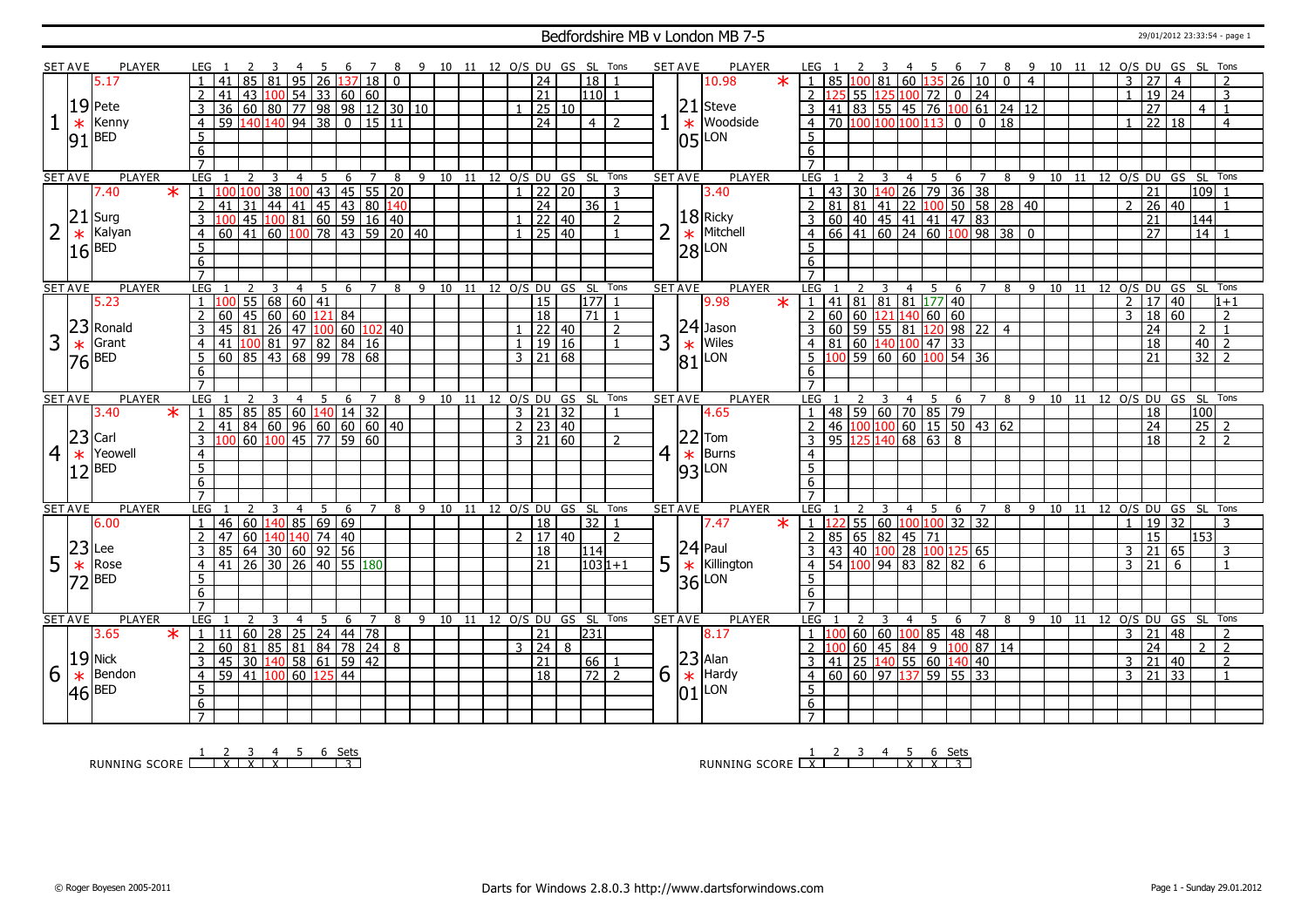#### Bedfordshire MB v London MB 7-5 29/01/2012 23:33:54 - page 2

|                   | <b>SET AVE</b> | <b>PLAYER</b>         |        | LEG.                |                                             |                 |                                     | -4              | - 5 | - 6                  |        |                |     |                                        |                              |    |  |              |                     |                |                              | 7 8 9 10 11 12 O/S DU GS SL Tons | <b>SET AVE</b> |        | <b>PLAYER</b>          |   | LEG 1                        |                    |        |              | $\overline{4}$   | - 5             |                             |                                           |                                                                         |      | 6 7 8 9 10 11 12 O/S DU GS SL Tons |       |                 |                |                       |       |                    |                |  |
|-------------------|----------------|-----------------------|--------|---------------------|---------------------------------------------|-----------------|-------------------------------------|-----------------|-----|----------------------|--------|----------------|-----|----------------------------------------|------------------------------|----|--|--------------|---------------------|----------------|------------------------------|----------------------------------|----------------|--------|------------------------|---|------------------------------|--------------------|--------|--------------|------------------|-----------------|-----------------------------|-------------------------------------------|-------------------------------------------------------------------------|------|------------------------------------|-------|-----------------|----------------|-----------------------|-------|--------------------|----------------|--|
|                   |                | 6.88                  |        |                     |                                             | $\overline{98}$ | 55                                  |                 |     | 140 76 32            |        |                |     |                                        |                              |    |  |              | 16   32             |                |                              | $\overline{2}$                   |                |        | $\star$<br>8.80        |   | $1 \mid 60$                  |                    |        | 85 100       |                  | 140 88 0        |                             |                                           |                                                                         |      |                                    |       |                 |                | 18                    |       | 28                 | $\overline{2}$ |  |
|                   |                |                       |        | $\overline{2}$      | 41                                          |                 | 41                                  | 140             |     | 45 44                |        |                |     |                                        |                              |    |  |              | $\overline{18}$     |                | $90$ 2                       |                                  |                |        |                        |   | 2 140                        |                    |        | 41 70        | 85               | 45 120          |                             |                                           |                                                                         |      |                                    |       |                 |                | $3 \mid 18 \mid 120$  |       |                    | $\overline{2}$ |  |
|                   |                | $23$ Dean             |        | 3                   | 45                                          | 45              | 83                                  |                 |     | $10068$ 36           |        |                |     |                                        |                              |    |  |              | 18                  |                | 124 1                        |                                  |                |        | $ 23 $ Gene            |   |                              |                    |        |              |                  |                 |                             | 60 140 87 34 30 10                        |                                                                         |      |                                    |       |                 | 3              | 21                    | 10    |                    | $\overline{2}$ |  |
| 7                 |                | Taylor                |        |                     |                                             |                 |                                     |                 |     |                      |        |                |     |                                        |                              |    |  |              |                     |                |                              |                                  |                |        | Hill                   |   |                              |                    |        |              |                  |                 |                             |                                           |                                                                         |      |                                    |       |                 |                |                       |       |                    | $\overline{1}$ |  |
|                   | $\ast$         |                       |        | $\overline{4}$      | 46 81 68 80 97 43 86                        |                 |                                     |                 |     |                      |        |                |     |                                        |                              |    |  |              | 3   21   86         |                |                              |                                  |                | $\ast$ |                        |   | $4 \mid 81$                  |                    |        |              |                  |                 | $85$ 100 43 60 56           |                                           |                                                                         |      |                                    |       |                 |                | $\overline{18}$       |       | 76                 |                |  |
|                   |                | $ 62 $ <sup>BED</sup> |        | 5                   | 95 60 60 60 45 41 32 108                    |                 |                                     |                 |     |                      |        |                |     |                                        |                              |    |  |              | 3 24 108            |                |                              |                                  |                |        | $ 85 $ LON             |   |                              |                    |        |              |                  |                 |                             |                                           | $60$ 80 60 26 41 39 99 56                                               |      |                                    |       |                 |                | 24                    |       | 40                 |                |  |
|                   |                |                       |        | 6                   |                                             |                 |                                     |                 |     |                      |        |                |     |                                        |                              |    |  |              |                     |                |                              |                                  |                |        |                        |   | 6                            |                    |        |              |                  |                 |                             |                                           |                                                                         |      |                                    |       |                 |                |                       |       |                    |                |  |
|                   |                |                       |        | $\overline{7}$      |                                             |                 |                                     |                 |     |                      |        |                |     |                                        |                              |    |  |              |                     |                |                              |                                  |                |        |                        |   |                              |                    |        |              |                  |                 |                             |                                           |                                                                         |      |                                    |       |                 |                |                       |       |                    |                |  |
|                   | <b>SET AVE</b> | <b>PLAYER</b>         |        | LEG                 |                                             |                 | 3                                   | $\overline{4}$  | 5   | 6                    |        | $\overline{7}$ | 8   |                                        |                              |    |  |              |                     |                | 9 10 11 12 O/S DU GS SL Tons |                                  | <b>SET AVE</b> |        | <b>PLAYER</b>          |   | LEG                          |                    |        |              | $\overline{4}$   | 5               |                             |                                           | $6 \quad 7 \quad 8$                                                     |      | 9 10 11 12 O/S DU GS SL Tons       |       |                 |                |                       |       |                    |                |  |
|                   |                | 10.20                 | $\ast$ | $\mathbf{1}$        | 55                                          | 45              | 81                                  |                 |     |                      |        |                |     |                                        | 100 83 54 31 20 28 0         |    |  |              | $\overline{30}$     |                | $\overline{4}$               |                                  |                |        | 5.81                   |   |                              | 45 59 59           |        |              | $\overline{141}$ |                 |                             |                                           | 43 40 41 41 0                                                           |      | $\overline{32}$                    |       |                 | $\mathcal{L}$  | $\overline{29}$       | 32    |                    |                |  |
|                   |                |                       |        | 2                   | 53                                          | 85              | 100                                 | 85              | 100 | $36 \mid 42$         |        |                |     |                                        |                              |    |  |              | 3   21   42         |                |                              | $\overline{2}$                   |                |        |                        |   |                              |                    |        |              |                  |                 |                             |                                           |                                                                         |      |                                    |       |                 |                | $\overline{21}$       |       | 88                 | $\overline{1}$ |  |
|                   |                | 20 Robert             |        | $\overline{3}$      | 41                                          |                 | 45 43 140 100 100 32                |                 |     |                      |        |                |     |                                        |                              |    |  | $\mathbf{1}$ | 19 32               |                |                              | 3                                |                |        | $18$ Tom               |   | $\overline{3}$               |                    |        |              |                  |                 |                             |                                           | 45 21 58 36 100 95 58<br>58 80 59 58 46 44<br>100 26 44 38 140 27 34 92 |      |                                    |       |                 |                | $\overline{18}$       |       | 156                |                |  |
| 8                 | $\ast$         | Lee                   |        | $\overline{4}$      |                                             |                 | 41 26 180 30 43 49                  |                 |     |                      |        |                |     |                                        |                              |    |  |              | 21                  |                |                              | $32 2+1$                         | 8              | $\ast$ | McGurn                 |   | 4                            |                    |        |              |                  |                 |                             |                                           |                                                                         |      |                                    |       |                 | 3              | 24                    | 92    |                    | $\overline{2}$ |  |
|                   | 75             | <b>BED</b>            |        | 5                   | $85   66   100   85   83   62   15   0   3$ |                 |                                     |                 |     |                      |        |                |     |                                        | $\overline{2}$               |    |  |              | 128                 | $\overline{2}$ |                              | $\overline{1}$                   |                |        | $ 93 $ LON             |   | .5.                          |                    |        |              |                  |                 |                             | $10085$ 41 93 60 97 9                     | 8 <sub>0</sub>                                                          |      |                                    |       |                 |                | 27                    |       | $8 \mid 1$         |                |  |
|                   |                |                       |        | 6                   |                                             |                 |                                     |                 |     |                      |        |                |     |                                        |                              |    |  |              |                     |                |                              |                                  |                |        |                        |   | 6                            |                    |        |              |                  |                 |                             |                                           |                                                                         |      |                                    |       |                 |                |                       |       |                    |                |  |
|                   |                |                       |        | $\overline{7}$      |                                             |                 |                                     |                 |     |                      |        |                |     |                                        |                              |    |  |              |                     |                |                              |                                  |                |        |                        |   | $\overline{7}$               |                    |        |              |                  |                 |                             |                                           |                                                                         |      |                                    |       |                 |                |                       |       |                    |                |  |
|                   | <b>SET AVE</b> | <b>PLAYER</b>         |        | LEG <sub>1</sub>    |                                             |                 | 3                                   | $\overline{4}$  | -5  | - 6                  |        | $\overline{7}$ | 8   |                                        |                              |    |  |              |                     |                | 9 10 11 12 O/S DU GS SL Tons |                                  | <b>SET AVE</b> |        | <b>PLAYER</b>          |   | LEG 1                        |                    |        | $\mathbf{3}$ | $\overline{4}$   | - 5             |                             | 6 7                                       | 8                                                                       |      | 9 10 11 12 O/S DU GS SL Tons       |       |                 |                |                       |       |                    |                |  |
|                   |                | 5.67                  |        | $\mathbf{1}$        | 64 100 100 24 127 46 40                     |                 |                                     |                 |     |                      |        |                |     |                                        |                              |    |  |              | $3 \mid 21 \mid 40$ |                |                              | 3                                |                |        | 4.00<br>$\ast$         |   | 1 100 100 100                |                    |        |              |                  |                 |                             | 37 94 30 20                               |                                                                         |      |                                    |       |                 |                | $\overline{21}$       |       | 20                 | 3              |  |
|                   |                |                       |        | $\overline{2}$      | 40                                          |                 |                                     |                 |     |                      |        |                |     |                                        | $140$ 26 80 61 54 60 30 0 10 |    |  |              | 3   30   10         |                |                              | $\overline{1}$                   |                |        |                        | 2 |                              |                    |        |              |                  |                 |                             |                                           | $80 \mid 75 \mid 100 \mid 60 \mid 40 \mid 94 \mid 12 \mid 8 \mid 0$     |      |                                    |       |                 |                | $\overline{27}$       |       | 32                 |                |  |
|                   |                | $ 19 $ Harry          |        |                     | 60                                          |                 |                                     |                 |     |                      |        |                |     | 55   41   59   58   41   100   47   40 |                              |    |  |              | $1$   25   40       |                |                              |                                  |                |        | $19$ Chris             |   |                              |                    |        |              |                  |                 |                             |                                           | 81 58 44 81 97 40 42 40 16                                              |      |                                    |       |                 |                | 27                    |       | $\mathcal{P}$      |                |  |
| 9                 | $\ast$         | Lovell                |        | $\overline{4}$      |                                             |                 |                                     |                 |     |                      |        |                |     |                                        |                              |    |  |              |                     |                |                              |                                  | 9              | $\ast$ | Copeland               |   | $\overline{4}$               |                    |        |              |                  |                 |                             |                                           |                                                                         |      |                                    |       |                 |                |                       |       |                    |                |  |
|                   |                | 78 BED                |        | $\overline{5}$      |                                             |                 |                                     |                 |     |                      |        |                |     |                                        |                              |    |  |              |                     |                |                              |                                  |                |        | $32$ LON               |   | $5\overline{5}$              |                    |        |              |                  |                 |                             |                                           |                                                                         |      |                                    |       |                 |                |                       |       |                    |                |  |
|                   |                |                       |        | 6                   |                                             |                 |                                     |                 |     |                      |        |                |     |                                        |                              |    |  |              |                     |                |                              |                                  |                |        |                        |   | 6                            |                    |        |              |                  |                 |                             |                                           |                                                                         |      |                                    |       |                 |                |                       |       |                    |                |  |
|                   |                |                       |        | $\overline{7}$      |                                             |                 |                                     |                 |     |                      |        |                |     |                                        |                              |    |  |              |                     |                |                              |                                  |                |        |                        |   | $\overline{7}$               |                    |        |              |                  |                 |                             |                                           |                                                                         |      |                                    |       |                 |                |                       |       |                    |                |  |
|                   |                |                       |        |                     |                                             |                 |                                     |                 |     |                      |        |                |     |                                        |                              |    |  |              |                     |                |                              |                                  |                |        |                        |   | LEG                          |                    |        |              | 4                | 5               |                             |                                           |                                                                         |      |                                    |       |                 |                |                       |       |                    | Tons           |  |
|                   | <b>SET AVE</b> | <b>PLAYER</b>         |        | <b>LEG</b>          |                                             |                 | 3                                   | $\overline{4}$  | 5   | 6                    |        | $\overline{7}$ | 8   | 9                                      | 10                           | 11 |  |              |                     |                | 12 O/S DU GS SL Tons         |                                  | <b>SET AVE</b> |        | <b>PLAYER</b>          |   |                              |                    |        |              |                  |                 | 6                           | $\overline{7}$                            | 8                                                                       | 9    |                                    | 10 11 | 12 O/S DU GS SL |                |                       |       |                    |                |  |
|                   |                | 6.70                  | $\ast$ | $\mathbf{1}$        | 60                                          | 41              | 140100                              |                 |     | $45 \mid 51 \mid 64$ |        |                |     |                                        |                              |    |  |              | $3 \mid 21 \mid 64$ |                |                              | $\overline{2}$                   |                |        | 6.27                   |   | $\mathbf{1}$                 |                    |        | 43   60   60 |                  | 81 26           |                             |                                           |                                                                         |      |                                    |       |                 |                | 18                    |       | $131$ 1            |                |  |
|                   |                |                       |        | $\overline{2}$      | 43                                          | 85              | 100                                 |                 |     | $95$ 81 77 20        |        |                |     |                                        |                              |    |  |              | $3 \ 21 \ 20$       |                |                              | $\overline{1}$                   |                |        |                        |   | $\overline{2}$               |                    |        |              |                  |                 | 40   60   41   60   45   81 |                                           |                                                                         |      |                                    |       |                 |                | 21                    |       | $74$ 1             |                |  |
|                   | 21             | Colin                 |        | 3                   | 60                                          | 45              | $95$ 85 60 26 105                   |                 |     |                      |        |                | - 5 |                                        |                              |    |  |              | 24                  |                | $20$   1                     |                                  |                |        | 20 Graham              |   | 3                            | 60                 |        | 100 100      | $\overline{60}$  |                 |                             | 45 100 28 8                               |                                                                         |      |                                    |       |                 |                | 22                    | 8     |                    | 3              |  |
|                   |                | Neale                 |        | $\overline{4}$      | 11                                          | 80              | $145$ 60 60 125 60 20               |                 |     |                      |        |                |     |                                        |                              |    |  |              | 24                  |                | $40$   1                     |                                  |                |        | $10$ $\star$ Rackstraw |   | 4 60 44 55 83 40 60 127 8 24 |                    |        |              |                  |                 |                             |                                           |                                                                         |      |                                    |       |                 | $\overline{2}$ | $\overline{26}$       | 24    |                    | $\overline{1}$ |  |
|                   | $ 10 $ *       | <b>BED</b>            |        | 5                   | 60                                          | $\overline{60}$ | 1100                                | $\overline{61}$ | 41  | $36 \mid 41 \mid 82$ |        |                |     |                                        |                              |    |  |              | $\overline{24}$     |                | $\sqrt{20}$ 1                |                                  |                |        |                        |   | $\overline{5}$               |                    |        |              |                  |                 |                             |                                           | 76 43 45 60 60 41 83 93                                                 |      |                                    |       |                 | 3              |                       | 24 93 |                    |                |  |
|                   | 27             |                       |        | 6                   |                                             |                 |                                     |                 |     |                      |        |                |     |                                        |                              |    |  |              |                     |                |                              |                                  |                |        | <b>72</b> LON          |   | 6                            |                    |        |              |                  |                 |                             |                                           |                                                                         |      |                                    |       |                 |                |                       |       |                    |                |  |
|                   |                |                       |        | $\overline{7}$      |                                             |                 |                                     |                 |     |                      |        |                |     |                                        |                              |    |  |              |                     |                |                              |                                  |                |        |                        |   |                              |                    |        |              |                  |                 |                             |                                           |                                                                         |      |                                    |       |                 |                |                       |       |                    |                |  |
|                   | <b>SET AVE</b> | <b>PLAYER</b>         |        | LEG                 |                                             |                 |                                     |                 |     | 6                    |        | $\overline{7}$ | 8   |                                        |                              |    |  |              |                     |                | 9 10 11 12 0/S DU GS SL Tons |                                  | <b>SET AVE</b> |        | <b>PLAYER</b>          |   | LEG 1                        |                    |        |              | $\overline{4}$   | 5               | 6                           | $\overline{7}$                            | 8                                                                       | $-9$ |                                    |       |                 |                | 10 11 12 0/S DU GS SL |       |                    | Tons           |  |
|                   |                | 7.95                  |        | $\mathbf{1}$        | 60                                          | 81              |                                     | 100             | 100 |                      | 10 10  |                |     |                                        |                              |    |  |              | 2   20   10         |                |                              | 3                                |                |        | 12.42<br>$\ast$        |   |                              | 45                 | 001100 |              | 68               | 10 <sub>C</sub> | $57$ 27                     |                                           |                                                                         |      |                                    |       |                 |                | $\overline{21}$       |       | 4 <sup>1</sup>     | 3              |  |
|                   |                |                       |        | 2                   | 85                                          | 45              | $\vert$ 95                          | $\overline{44}$ | 85  | 97                   |        | 50             |     |                                        |                              |    |  | 2            | 20 50               |                |                              |                                  |                |        |                        | 2 |                              | 43                 |        | $43 \mid 43$ | 140              | 65 55           |                             |                                           |                                                                         |      |                                    |       |                 |                | 18                    |       | $\overline{112}$ 1 |                |  |
|                   |                | 23 Roger              |        | 3                   | 60                                          |                 | $\boxed{60}$ 30 $\boxed{135}$ 45 59 |                 |     |                      |        |                |     |                                        |                              |    |  |              | 18                  |                | 112                          |                                  |                |        | 25 Stephen             |   | 3                            |                    | 21     | 60 100       |                  |                 | 60 0 20                     |                                           |                                                                         |      |                                    |       |                 |                |                       | 19 20 |                    | 3              |  |
| $\boldsymbol{11}$ |                | Hillyer               |        | $\overline{4}$      |                                             |                 |                                     |                 |     |                      |        |                |     |                                        |                              |    |  |              | 18                  |                | 178                          |                                  |                | $\ast$ | McHale                 |   | 4                            | 85                 | 121    | 60           | 140              | 39 56           |                             |                                           |                                                                         |      |                                    |       |                 | $\mathcal{P}$  | 17 <sup>1</sup>       | 56    |                    | $\overline{2}$ |  |
|                   | $\ast$         | <b>BED</b>            |        | 5                   | 70 41 21 60 54 77<br>60 180 140 57 32 32    |                 |                                     |                 |     |                      |        |                |     |                                        |                              |    |  |              | 3   18   32         |                |                              | $D+1$                            |                |        |                        |   | .5                           | 26 180 36 99 22 86 |        |              |                  |                 |                             |                                           |                                                                         |      |                                    |       |                 |                | $\overline{18}$       |       | $521+1$            |                |  |
|                   | 56             |                       |        | 6                   |                                             |                 |                                     |                 |     |                      |        |                |     |                                        |                              |    |  |              |                     |                |                              |                                  |                |        | $13$ <sup>LON</sup>    |   | 6                            |                    |        |              |                  |                 |                             |                                           |                                                                         |      |                                    |       |                 |                |                       |       |                    |                |  |
|                   |                |                       |        | $\overline{7}$      |                                             |                 |                                     |                 |     |                      |        |                |     |                                        |                              |    |  |              |                     |                |                              |                                  |                |        |                        |   | $\overline{7}$               |                    |        |              |                  |                 |                             |                                           |                                                                         |      |                                    |       |                 |                |                       |       |                    |                |  |
|                   | <b>SET AVE</b> | <b>PLAYER</b>         |        | LEG                 |                                             | $\overline{2}$  | 3                                   | $\overline{4}$  | -5  | 6                    |        | $\overline{7}$ | 8   |                                        |                              |    |  |              |                     |                |                              | 9 10 11 12 O/S DU GS SL Tons     | <b>SET AVE</b> |        | <b>PLAYER</b>          |   | LEG <sub>1</sub>             |                    |        | 3            | $\overline{4}$   | - 5             | 6                           | $\overline{7}$                            | $\overline{8}$                                                          |      | 9 10 11 12 O/S DU GS SL            |       |                 |                |                       |       |                    | Tons           |  |
|                   |                | 5.99                  | $\ast$ | $\mathbf{1}$        |                                             | 55              | 60                                  | 100             | 99  | 38                   |        |                |     |                                        |                              |    |  |              | 18                  |                | 24   2                       |                                  |                |        | 7.65                   |   | $1\quad1$                    |                    | 45 140 |              | 41               | 105             | 30                          |                                           |                                                                         |      |                                    |       |                 | $\overline{1}$ | 16 <sup>1</sup>       | 30    |                    | 3              |  |
|                   |                |                       |        | $\overline{2}$      | 83                                          | 60              | $\overline{21}$                     | 40              |     | 95 140 62            |        |                |     |                                        |                              |    |  |              | $3 \mid 21 \mid 62$ |                |                              | -1                               |                |        |                        |   | 2                            | 42                 |        |              |                  |                 |                             | 62   60   <mark>100</mark>   40   41   43 |                                                                         |      |                                    |       |                 |                | 21                    |       | 113l 1             |                |  |
|                   |                | $23$ Tony             |        | 3                   | 60                                          |                 | $60 \ 60 \ 85 \ 40$                 |                 |     |                      | 100 40 |                |     |                                        |                              |    |  |              | 21                  |                | 56 1                         |                                  |                |        | 23 Robbie              |   | 3                            |                    |        |              |                  |                 |                             | 60 96 43 140 41 88 33                     |                                                                         |      |                                    |       |                 |                | $3 \mid 21 \mid$      | 33    |                    | $\overline{1}$ |  |
| 12                | $\ast$         | Croxford              |        | $\overline{4}$      | 62                                          |                 | 41 55 83 28 45 134                  |                 |     |                      |        |                |     |                                        |                              |    |  |              | $\overline{21}$     |                | 53                           | $\overline{1}$                   |                | $\ast$ | Hain                   |   | 4                            |                    |        |              |                  |                 |                             |                                           | $60   60   43   60   140   60   38   40$                                |      |                                    |       |                 |                | 22                    | 40    |                    | $\overline{1}$ |  |
|                   |                |                       |        | 5                   |                                             |                 |                                     |                 |     |                      |        |                |     |                                        |                              |    |  |              |                     |                |                              |                                  |                |        |                        |   | 5                            |                    |        |              |                  |                 |                             |                                           |                                                                         |      |                                    |       |                 |                |                       |       |                    |                |  |
|                   |                | $10$ <sup>BED</sup>   |        | 6<br>$\overline{7}$ |                                             |                 |                                     |                 |     |                      |        |                |     |                                        |                              |    |  |              |                     |                |                              |                                  |                |        | $ 64 $ LON             |   | 6                            |                    |        |              |                  |                 |                             |                                           |                                                                         |      |                                    |       |                 |                |                       |       |                    |                |  |

RUNNING SCORE 7 X 8 X 9 X 10 11 X 12 Sets 7

OP: Bedfordshire MB - Ronald Grant 23.76 \*

RUNNING SCORE 7 8 9 10 X 11 12 X Sets 5

OP: London MB - Paul Killington 24.36 \*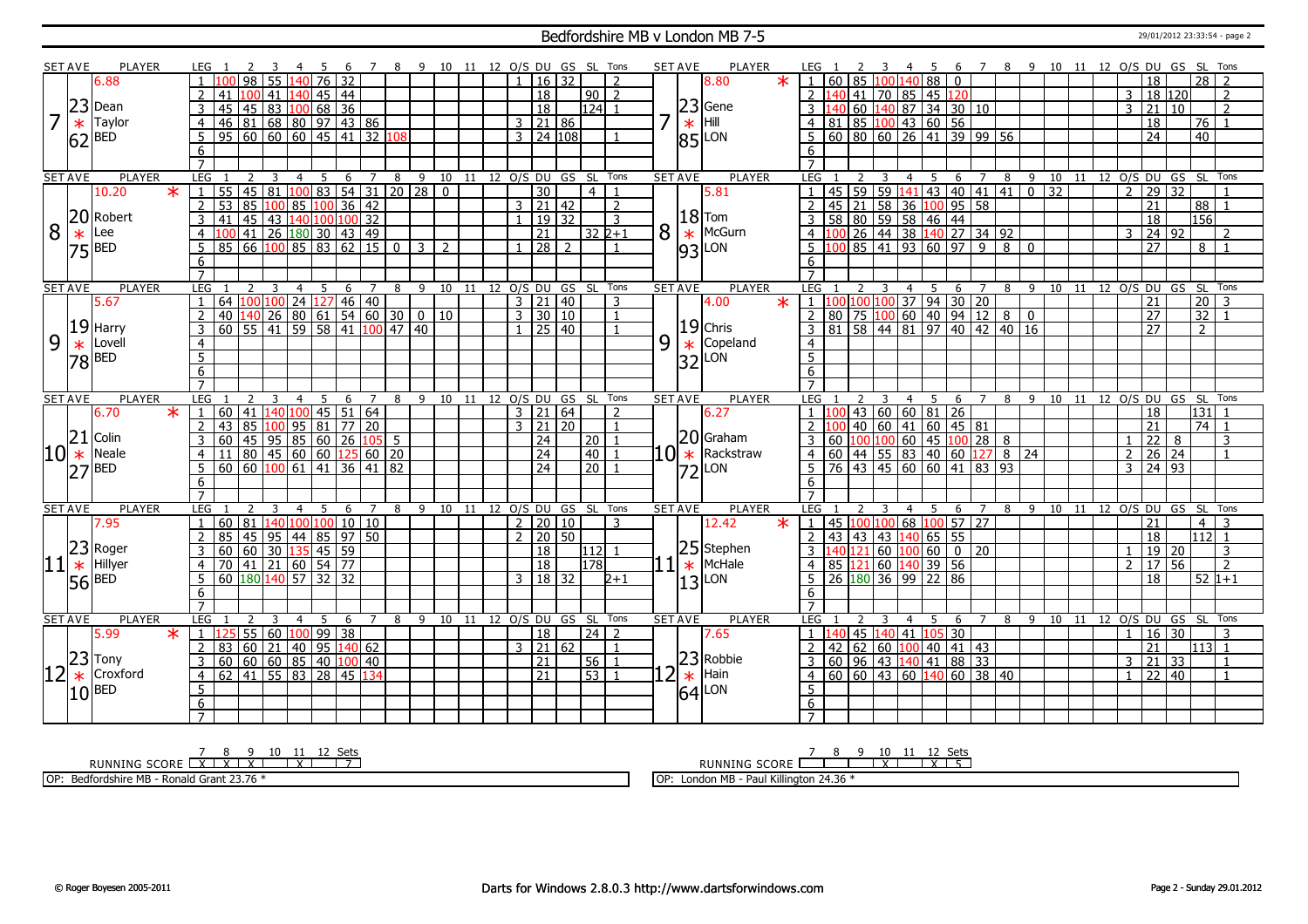### Bedfordshire MB

# London MB

| PLAYER        |   |    | W/L WON LOST | AVE   | <b>TAVE</b> | <b>IPOINTS DARTS TON FON+1180 TONS PLAYER</b> |       |          |    |         |                          |    | W/L WON LOST | AVE         | <b>TAVE</b> | <b>IPOINTS IDARTS ITON ITON+1180 ITONS</b> |      |                 |      |                |          |
|---------------|---|----|--------------|-------|-------------|-----------------------------------------------|-------|----------|----|---------|--------------------------|----|--------------|-------------|-------------|--------------------------------------------|------|-----------------|------|----------------|----------|
| Pete Kenny    |   |    |              | 19.91 | 5.17        | 1872                                          | 94    |          |    |         | 4+0 Steve Woodside       |    |              |             | 21.05 10.98 | 2000                                       | 95   | 10 <sup>1</sup> |      | 0 <sup>1</sup> | $ 10+0 $ |
| Surg Kalyan   |   |    |              | 21.16 | 1.40        | 19681                                         | 931   | b.       |    |         | 7+0   Ricky Mitchell     |    |              | 18.28       | 3.40        | 1737                                       | 95   |                 |      | $\overline{0}$ | $3 + 0$  |
| Ronald Grant  |   |    |              | 23.76 | 5.23        | 2257                                          | 95    |          | 01 |         | 5+0 Jason Wiles          |    |              |             | 24.81 11.75 | 2431                                       | 98   |                 |      | 3 I O          | $8 + 1$  |
| Carl Yeowell  |   |    |              | 23.12 | 3.40        | 1503                                          | 65    |          |    |         | $3+0$ Tom Burns          |    |              | 22.93       | 4.65        | 1376                                       | 60   |                 |      | 0              | $4 + 0$  |
| Lee Rose      |   |    |              | 23.72 | 6.00        | 1755 l                                        | 74    | $\Omega$ |    | $4 + 1$ | Paul Killington          |    |              | 24.36       | 7.47        | 1851                                       | 76   |                 |      | 0 <sub>0</sub> | $7 + 0$  |
| Nick Bendon   |   |    |              | 19.46 | 3.65        | 16351                                         | 84    |          |    |         | 3+0   Alan Hardy         |    |              | 23.01       | 8.17        | 2002                                       | 87   |                 |      | ! 0            | $7 + 0$  |
| Dean Taylor   |   |    |              | 23.62 | 6.88        | 2291                                          | 97    |          |    |         | 6+0   Gene Hill          |    |              | 23.85       | 8.80        | 2361                                       | 99   |                 |      | $\mathbf{0}$   | $7 + 0$  |
| Robert Lee    |   |    |              | 20.75 | 10.20       | 2469                                          | 119 l |          |    | $9 + 1$ | <b>Tom McGurn</b>        |    |              | 18.93       | 5.81        | 2253                                       | 119  |                 |      | 0              | $5 + 0$  |
| Harry Lovell  |   |    |              | 19.78 | 5.67        | 1503                                          | 76 I  |          |    |         | 5+0 Chris Copeland       |    |              | 19.32       | 4.00        | 1449                                       | 75   |                 |      | 0   0          | $4 + 0$  |
| Colin Neale   |   |    |              | 21.27 | 6.70        | 2425                                          | 114   |          |    |         | 6+0 Graham Rackstraw     |    |              | 20.72       | 6.27        | 2300                                       | 111  | $6 \mid$        |      | 0 I O          | $6 + 0$  |
| Roger Hillyer |   |    |              | 23.56 | 7.95        | 2215                                          | 94    |          |    | $.6+1$  | Stephen McHale           |    |              | 25.13 12.42 |             | 2337                                       | 93   | 6               |      |                | $ 10+1$  |
| Tony Croxford |   |    |              | 23.10 | 5.99        | 1871                                          | 81    |          |    |         | 5+0 Robbie Hain          |    |              | 23.64       | 7.65        | 1891                                       | 80   |                 |      | 0              | $6+0$    |
| <b>TOTALS</b> | W | 27 | 24           | 21.88 |             | 23764                                         | 1086  | 44       |    |         | $16$   3   63+3   TOTALS | 24 | 27           | 22.05       |             | 23988                                      | 1088 | 56              | 20 1 |                | $ 77+2 $ |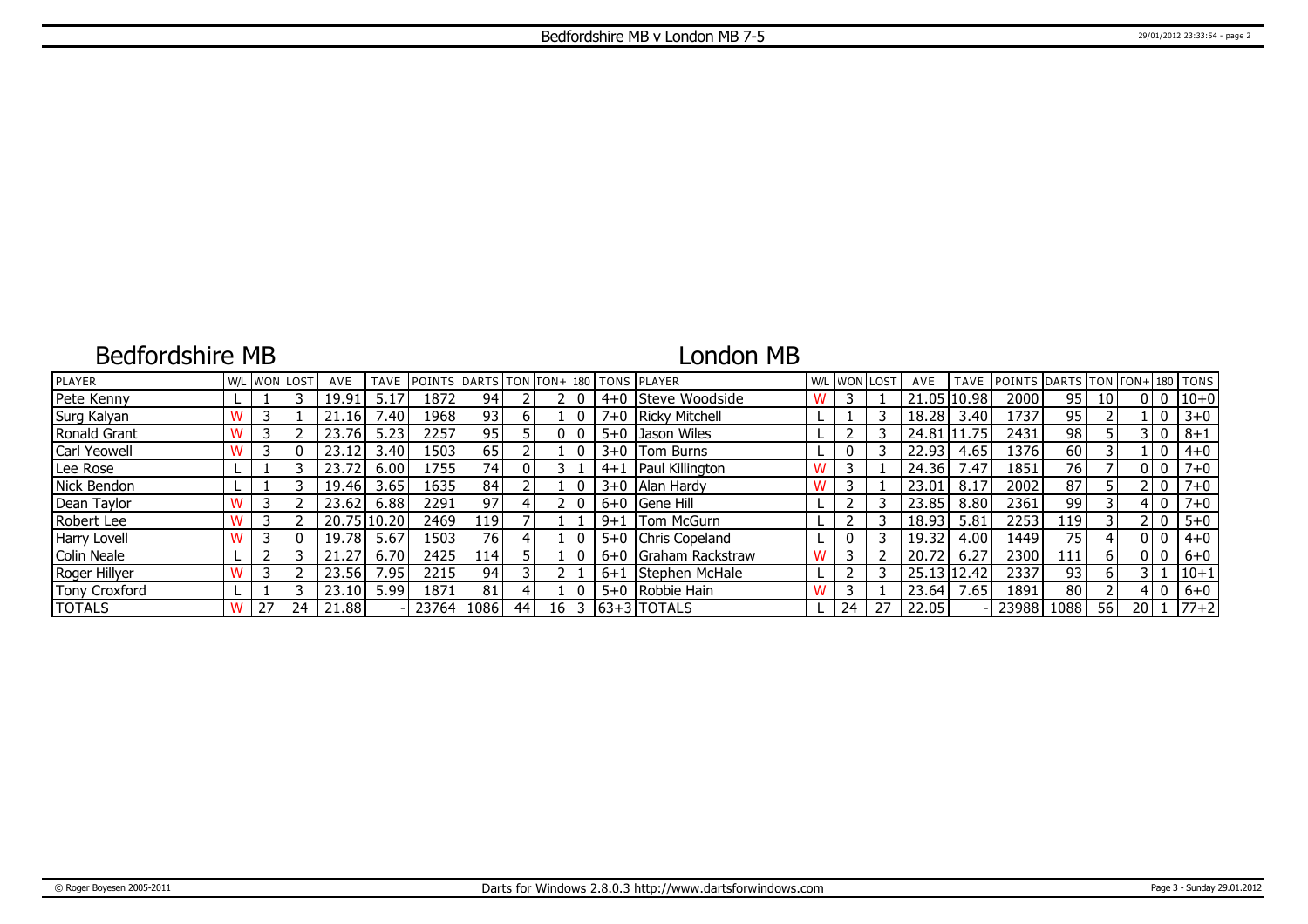#### Bedfordshire WB v London WB 0-6 29/01/2012 23:33:01 - page 1

|                | <b>SET AVE</b> | PLAYER                  | LEG 1               |                                                                                                        |                | -3                                              | -4              | 5               |                  |                   |                 |                                  |                           |                | 6 7 8 9 10 11 12 0/S DU GS SL Tons |               |                     |                |                 |                |                | SET AVE                    | PLAYER                                                | LEG 1                             |                 |                 |                    |                | 45                                           |                                                                             |                |                         |      | 6 7 8 9 10 11 12 O/S DU GS SL Tons                          |                |                            |                |                |                                                |                |                 |                |
|----------------|----------------|-------------------------|---------------------|--------------------------------------------------------------------------------------------------------|----------------|-------------------------------------------------|-----------------|-----------------|------------------|-------------------|-----------------|----------------------------------|---------------------------|----------------|------------------------------------|---------------|---------------------|----------------|-----------------|----------------|----------------|----------------------------|-------------------------------------------------------|-----------------------------------|-----------------|-----------------|--------------------|----------------|----------------------------------------------|-----------------------------------------------------------------------------|----------------|-------------------------|------|-------------------------------------------------------------|----------------|----------------------------|----------------|----------------|------------------------------------------------|----------------|-----------------|----------------|
|                |                | 1.00                    |                     |                                                                                                        | 45             | 41                                              |                 |                 |                  |                   |                 |                                  | 41 45 60 60 49 11 17 13 0 |                |                                    |               | 42                  |                | 19              |                |                |                            | $\star$<br>3.85                                       | $\overline{1}$                    | 45              | 25 <sub>1</sub> |                    |                |                                              | 35 $140$ 41 30 60 105 0                                                     |                |                         |      | 10                                                          | $\overline{0}$ | $\Omega$                   |                |                | 43                                             | $\overline{4}$ |                 | $\overline{2}$ |
|                |                |                         | $\overline{2}$      |                                                                                                        |                |                                                 |                 |                 |                  |                   |                 |                                  |                           |                |                                    |               | $\overline{24}$     |                | 166             |                |                |                            |                                                       |                                   |                 |                 |                    |                | $2 \mid 11 \mid 60 \mid 140 \mid 60 \mid 21$ |                                                                             |                | $95$ 98 16              |      |                                                             |                |                            |                |                | $\overline{2}$ $\overline{23}$ $\overline{16}$ |                |                 | $\overline{1}$ |
|                |                | $ 11 $ Carol            | $\overline{3}$      |                                                                                                        |                |                                                 |                 |                 |                  |                   |                 |                                  |                           |                |                                    |               | 45                  |                | 6               |                |                |                            | $13$ Susan                                            |                                   | 45              |                 | $45 \overline{21}$ |                | $41 \mid 41$                                 |                                                                             |                |                         |      | 63 60 99 30 16 8                                            |                | $\mathbf{0}$               |                | $\overline{2}$ | 47                                             | 8              |                 |                |
|                |                | Perkins                 |                     |                                                                                                        |                |                                                 |                 |                 |                  |                   |                 |                                  |                           |                |                                    |               |                     |                |                 |                |                |                            |                                                       |                                   |                 |                 |                    |                |                                              |                                                                             |                |                         |      |                                                             |                |                            |                |                |                                                |                |                 |                |
|                | $\ast$         |                         | $\overline{4}$      |                                                                                                        |                |                                                 |                 |                 |                  |                   |                 |                                  |                           |                |                                    |               |                     |                |                 |                |                |                            | $\frac{1}{30}$ Holt                                   | $\overline{4}$                    |                 |                 |                    |                |                                              |                                                                             |                |                         |      |                                                             |                |                            |                |                |                                                |                |                 |                |
|                |                | $ 82 $ BED              | 5 <sup>5</sup>      |                                                                                                        |                |                                                 |                 |                 |                  |                   |                 |                                  |                           |                |                                    |               |                     |                |                 |                |                |                            |                                                       | 5                                 |                 |                 |                    |                |                                              |                                                                             |                |                         |      |                                                             |                |                            |                |                |                                                |                |                 |                |
|                |                |                         | 6                   |                                                                                                        |                |                                                 |                 |                 |                  |                   |                 |                                  |                           |                |                                    |               |                     |                |                 |                |                |                            |                                                       | 6                                 |                 |                 |                    |                |                                              |                                                                             |                |                         |      |                                                             |                |                            |                |                |                                                |                |                 |                |
|                |                |                         |                     |                                                                                                        |                |                                                 |                 |                 |                  |                   |                 |                                  |                           |                |                                    |               |                     |                |                 |                |                |                            |                                                       |                                   |                 |                 |                    |                |                                              |                                                                             |                |                         |      |                                                             |                |                            |                |                |                                                |                |                 |                |
|                | <b>SET AVE</b> | <b>PLAYER</b>           | LEG                 |                                                                                                        |                | 3                                               | $\overline{4}$  | -5              |                  |                   |                 |                                  |                           |                | 6 7 8 9 10 11 12 0/S DU GS SL Tons |               |                     |                |                 |                |                | <b>SET AVE</b>             | <b>PLAYER</b>                                         | LEG                               |                 |                 |                    | $\overline{4}$ | 5                                            |                                                                             |                |                         |      | 6 7 8 9 10 11 12 O/S DU GS SL Tons                          |                |                            |                |                |                                                |                |                 |                |
|                |                | 1.00<br>$\ast$          |                     | 30                                                                                                     |                |                                                 |                 |                 |                  |                   |                 |                                  |                           |                |                                    |               |                     | $\overline{4}$ |                 |                |                |                            | 2.00                                                  |                                   |                 |                 |                    |                |                                              |                                                                             |                |                         |      |                                                             |                |                            |                |                | $\overline{42}$                                |                | 8               |                |
|                |                |                         | 2                   | 21                                                                                                     |                |                                                 |                 |                 |                  |                   |                 |                                  |                           |                |                                    |               |                     |                | 145             |                |                |                            |                                                       |                                   |                 |                 |                    |                |                                              |                                                                             |                |                         |      |                                                             |                |                            |                |                |                                                |                |                 |                |
|                |                | $ 13 $ Cheryl           | $\overline{3}$      |                                                                                                        |                |                                                 |                 |                 |                  |                   |                 |                                  |                           |                |                                    |               |                     |                | $\overline{96}$ |                |                |                            | $16$ Andrea                                           |                                   |                 |                 |                    |                |                                              |                                                                             |                |                         |      |                                                             |                |                            |                |                | $2 \ 26 \ 40$                                  |                |                 | $\overline{1}$ |
| $\overline{2}$ | $\ast$         | Pack                    | $\overline{4}$      |                                                                                                        |                |                                                 |                 |                 |                  |                   |                 |                                  |                           |                |                                    |               |                     |                | 125             |                | $\overline{2}$ |                            | Walker                                                |                                   |                 |                 |                    |                |                                              |                                                                             |                |                         |      |                                                             |                |                            |                |                | $\frac{1}{2}$ 29 60                            |                |                 | $\overline{1}$ |
|                |                | $32$ <sup>BED</sup>     | 5                   |                                                                                                        |                |                                                 |                 |                 |                  |                   |                 |                                  |                           |                |                                    |               |                     |                |                 |                |                |                            | $\vert$ $\ast$ $\vert$ Walk<br>$\vert$ 10 $\vert$ LON | $5^{\circ}$                       |                 |                 |                    |                |                                              |                                                                             |                |                         |      |                                                             |                |                            |                |                |                                                |                |                 |                |
|                |                |                         | 6                   |                                                                                                        |                |                                                 |                 |                 |                  |                   |                 |                                  |                           |                |                                    |               |                     |                |                 |                |                |                            |                                                       | 6                                 |                 |                 |                    |                |                                              |                                                                             |                |                         |      |                                                             |                |                            |                |                |                                                |                |                 |                |
|                |                |                         | $\overline{7}$      |                                                                                                        |                |                                                 |                 |                 |                  |                   |                 |                                  |                           |                |                                    |               |                     |                |                 |                |                |                            |                                                       | $\overline{7}$                    |                 |                 |                    |                |                                              |                                                                             |                |                         |      |                                                             |                |                            |                |                |                                                |                |                 |                |
|                | <b>SET AVE</b> | <b>PLAYER</b>           | LEG 1               |                                                                                                        | $\overline{z}$ | 3                                               | $\overline{4}$  | 5               |                  |                   |                 |                                  |                           |                | 6 7 8 9 10 11 12 0/S DU GS SL Tons |               |                     |                |                 |                |                | <b>SET AVE</b>             | <b>PLAYER</b>                                         | LEG 1                             |                 |                 |                    | $\overline{4}$ | $5^{\circ}$                                  |                                                                             |                |                         |      | 6 7 8 9 10 11 12 0/S DU GS SL Tons                          |                |                            |                |                |                                                |                |                 |                |
|                |                | 1.11                    | $\overline{1}$      | 145 72 26 81 85 68 72 32 15 0 3 0<br>87 18 36 62 41 45 30 45 111<br>66 26 68 24 76 70 28 45 32 34 16 0 |                |                                                 |                 |                 |                  |                   |                 |                                  |                           |                |                                    |               | $\overline{39}$     |                | $\overline{2}$  |                |                |                            | $\overline{\textbf{x}}$<br>2.21                       |                                   |                 |                 |                    |                |                                              |                                                                             |                |                         |      |                                                             |                | $\overline{0}$             |                |                | 2  41  12                                      |                |                 | $\mathbf{1}$   |
|                |                |                         | $\overline{2}$      |                                                                                                        |                |                                                 |                 |                 |                  |                   |                 |                                  |                           |                |                                    |               | $\overline{27}$     |                | $\overline{26}$ |                |                |                            |                                                       |                                   |                 |                 |                    |                |                                              |                                                                             |                |                         |      |                                                             |                |                            |                |                | $25 \mid 40$                                   |                |                 |                |
|                |                | $ 13 $ Maria            |                     |                                                                                                        |                |                                                 |                 |                 |                  |                   |                 |                                  |                           |                |                                    |               | 42                  |                | 8               |                |                |                            | $ 13 $ Jane                                           |                                   |                 |                 |                    |                |                                              |                                                                             |                |                         |      |                                                             |                | 6                          |                | $\mathcal{E}$  | 45                                             | $\sqrt{2}$     |                 |                |
| 3              | $\ast$         | Goddard                 | $\overline{4}$      |                                                                                                        |                |                                                 |                 |                 |                  |                   |                 |                                  |                           |                |                                    |               |                     |                |                 |                | 3              |                            | Johnson                                               | $\overline{4}$                    |                 |                 |                    |                |                                              |                                                                             |                |                         |      |                                                             |                |                            |                |                |                                                |                |                 |                |
|                |                | $58$ <sup>BED</sup>     | 5                   |                                                                                                        |                |                                                 |                 |                 |                  |                   |                 |                                  |                           |                |                                    |               |                     |                |                 |                |                | $\vert \frac{*}{54} \vert$ | LON                                                   | $\overline{5}$                    |                 |                 |                    |                |                                              |                                                                             |                |                         |      |                                                             |                |                            |                |                |                                                |                |                 |                |
|                |                |                         | 6                   |                                                                                                        |                |                                                 |                 |                 |                  |                   |                 |                                  |                           |                |                                    |               |                     |                |                 |                |                |                            |                                                       | 6                                 |                 |                 |                    |                |                                              |                                                                             |                |                         |      |                                                             |                |                            |                |                |                                                |                |                 |                |
|                |                |                         | $\overline{7}$      |                                                                                                        |                |                                                 |                 |                 |                  |                   |                 |                                  |                           |                |                                    |               |                     |                |                 |                |                |                            |                                                       | $\overline{7}$                    |                 |                 |                    |                |                                              |                                                                             |                |                         |      |                                                             |                |                            |                |                |                                                |                |                 |                |
| <b>SET AVE</b> |                |                         |                     |                                                                                                        |                |                                                 | 4               |                 | 6                | 7                 | 8               | 9                                | 10                        | 11             |                                    | 12 O/S DU     |                     |                | GS SL           | Tons           |                | <b>SET AVE</b>             | <b>PLAYER</b>                                         | LEG                               |                 |                 |                    |                | 5                                            | 6                                                                           | 7              | 8                       | 9    | 10 11                                                       |                |                            |                |                | 12 O/S DU GS SL                                |                |                 | Tons           |
|                |                | <b>PLAYER</b>           | LEG                 |                                                                                                        |                |                                                 |                 |                 |                  |                   |                 |                                  |                           |                |                                    |               |                     |                |                 |                |                |                            |                                                       |                                   |                 |                 |                    |                |                                              |                                                                             |                |                         |      |                                                             |                |                            |                |                |                                                |                |                 |                |
|                |                | $\overline{\mathbf{x}}$ | $\overline{1}$      |                                                                                                        |                |                                                 |                 |                 |                  |                   |                 |                                  |                           |                |                                    | $\mathcal{R}$ |                     |                |                 |                |                |                            |                                                       | $\overline{1}$                    |                 |                 |                    |                |                                              |                                                                             |                |                         |      |                                                             |                |                            |                |                |                                                |                | $\overline{20}$ |                |
|                |                | 6.05                    | $\overline{2}$      | 60<br>26                                                                                               | 61             | 60                                              | $\overline{26}$ |                 |                  |                   |                 | $\overline{0}$                   | 22                        |                |                                    |               | 30 22<br>27         |                |                 |                |                |                            | 1.25                                                  | $\overline{2}$                    | 41              | 95   45   60    |                    |                |                                              |                                                                             |                |                         |      |                                                             |                |                            |                | 2 29           | 27                                             | 19             |                 |                |
|                |                | $15$ Michelle           | 3                   |                                                                                                        |                | 41                                              | 26              |                 |                  |                   |                 | 80 22 45 81 0<br>26 100 26 33 60 |                           |                |                                    |               |                     |                | 102             |                |                |                            | $ 16 $ Ged                                            | 3                                 |                 |                 |                    |                |                                              |                                                                             |                |                         |      | 45 60 41 41 26 66 70 37<br>45 81 125 26 55 52 36 21 19      |                |                            |                |                | 28                                             | 8              |                 |                |
|                |                |                         | $\overline{4}$      |                                                                                                        |                | 22                                              |                 | $140$ 41        |                  |                   |                 |                                  | $\boxed{11}$ 30 26 41 22  |                |                                    |               | 30<br>28 16         |                | 88              | $\overline{1}$ |                |                            |                                                       | $\overline{4}$                    |                 |                 |                    |                |                                              |                                                                             |                |                         |      |                                                             |                |                            |                |                |                                                |                | 74              |                |
| $\overline{4}$ | $\ast$         | Meadwell                |                     | 85 100 45 60 45 60 42 32 16 16<br>85 25                                                                |                | 141 100                                         |                 |                 |                  |                   | $\overline{27}$ | 37                               | 16 <sup>1</sup>           | $\overline{z}$ |                                    |               | 33                  |                | $2$   2         |                | 4 <sup>1</sup> | $\ast$                     | Carney                                                |                                   |                 |                 |                    |                | 60 60 85 22 70                               |                                                                             |                |                         |      | 30 85 98 60 24 41 59 88 8 8<br>60 29 45 23 60 60 7 60 54 29 |                |                            |                | $\mathcal{E}$  | $\overline{30}$                                |                |                 |                |
|                | 63             | <b>BED</b>              |                     |                                                                                                        |                |                                                 |                 | $\overline{25}$ | $\overline{141}$ |                   |                 |                                  |                           |                |                                    |               |                     |                |                 |                |                |                            | $ 40 $ LON                                            |                                   |                 |                 |                    |                |                                              |                                                                             |                |                         |      |                                                             |                |                            |                |                | 33 50                                          |                |                 |                |
|                |                |                         | 6                   |                                                                                                        |                |                                                 |                 |                 |                  |                   |                 |                                  |                           |                |                                    |               |                     |                |                 |                |                |                            |                                                       | 6                                 |                 |                 |                    |                |                                              |                                                                             |                |                         |      |                                                             |                |                            |                |                |                                                |                |                 |                |
|                |                | <b>PLAYER</b>           | LEG                 |                                                                                                        |                |                                                 | $\overline{4}$  | 5               | 6                | $\overline{7}$    |                 |                                  |                           |                |                                    |               |                     |                |                 | Tons           |                | <b>SET AVE</b>             | <b>PLAYER</b>                                         |                                   |                 |                 |                    | $\overline{4}$ | -5                                           |                                                                             | $\overline{7}$ |                         |      |                                                             |                |                            |                |                |                                                |                |                 |                |
|                | <b>SET AVE</b> | 2.40                    |                     |                                                                                                        | $\overline{7}$ |                                                 |                 |                 |                  |                   | 8               | 9                                |                           |                | 10 11 12 0/S DU GS SL              |               |                     |                |                 |                |                |                            |                                                       | <b>LEG</b>                        |                 |                 |                    |                |                                              | 6                                                                           |                | 8                       | $-9$ |                                                             |                | 10 11 12 0/S DU GS SL Tons |                |                |                                                |                |                 |                |
|                |                |                         |                     | 26                                                                                                     |                | 45   26   41   41   28   55   40   92   23   45 |                 |                 |                  |                   |                 |                                  |                           |                |                                    |               | $\overline{39}$     |                | 8               |                |                |                            | 1.00                                                  |                                   |                 |                 |                    |                |                                              |                                                                             |                |                         |      | 1 13 41 45 70 22 45 60 52 45 48 20 20                       |                |                            |                |                | 1   40   20                                    |                |                 |                |
|                |                |                         |                     | 26                                                                                                     |                | 26 85 25 40 82 25 83 49                         |                 |                 |                  |                   |                 |                                  |                           |                |                                    |               | 27                  |                | 60              |                |                |                            |                                                       |                                   |                 |                 |                    |                |                                              | 00 60 60 30 55 25 89 42 40                                                  |                |                         |      |                                                             |                |                            |                |                | 25 40                                          |                |                 |                |
|                |                | $16$ Jackie             | $\overline{3}$      | 81 85 66 26 100 93 50                                                                                  |                |                                                 |                 |                 |                  |                   |                 |                                  |                           |                |                                    |               | 3   21   50         |                |                 |                |                |                            | $16$ Lisa                                             |                                   |                 |                 |                    |                |                                              | 3 60 60 18 41 81 26 60                                                      |                |                         |      |                                                             |                |                            |                |                | 21                                             |                | 155             |                |
| 5              | $\ast$         | Hampshire               | $\overline{4}$      | 45 40 30 36 80 140 54 56                                                                               |                |                                                 |                 |                 |                  |                   |                 | $\overline{\mathbf{0}}$          |                           |                |                                    |               | $\overline{27}$     |                | $\overline{20}$ |                | 5              | $\overline{\ast}$          | Dunford                                               | $\overline{4}$                    |                 |                 |                    |                |                                              | 30 30 85 85 85 22 45 79 40                                                  |                |                         |      |                                                             |                |                            |                |                | $25 \mid 40$                                   |                |                 |                |
|                | 81             | <b>BED</b>              | 5 <sup>5</sup>      |                                                                                                        |                |                                                 |                 |                 |                  |                   |                 |                                  |                           |                |                                    |               |                     |                |                 |                |                | 66                         | LON                                                   | 5                                 |                 |                 |                    |                |                                              |                                                                             |                |                         |      |                                                             |                |                            |                |                |                                                |                |                 |                |
|                |                |                         | 6                   |                                                                                                        |                |                                                 |                 |                 |                  |                   |                 |                                  |                           |                |                                    |               |                     |                |                 |                |                |                            |                                                       | 6                                 |                 |                 |                    |                |                                              |                                                                             |                |                         |      |                                                             |                |                            |                |                |                                                |                |                 |                |
|                |                |                         | $\overline{7}$      |                                                                                                        |                |                                                 |                 |                 |                  |                   |                 |                                  |                           |                |                                    |               |                     |                |                 |                |                |                            |                                                       | $\overline{7}$                    |                 |                 |                    |                |                                              |                                                                             |                |                         |      |                                                             |                |                            |                |                |                                                |                |                 |                |
|                | <b>SET AVE</b> | <b>PLAYER</b>           | LEG <sub>1</sub>    |                                                                                                        | $\overline{2}$ | -3                                              | $\overline{4}$  | -5              | 6                | 7                 | 8               |                                  | 9 10                      | 11             |                                    |               | 12 0/S DU GS SL     |                |                 | Tons           |                | <b>SET AVE</b>             | <b>PLAYER</b>                                         | LEG                               |                 |                 |                    |                | - 5                                          | 6                                                                           | $\overline{7}$ | 8                       |      | 9 10 11 12 0/S DU GS SL Tons                                |                |                            |                |                |                                                |                |                 |                |
|                |                | 2.40<br>$\ast$          | $\vert 1 \vert$     | 41                                                                                                     | 45 60          |                                                 |                 |                 |                  | 30   41   60   60 | $\boxed{45}$    | $\overline{25}$                  |                           |                |                                    |               | 27                  |                | 94              |                |                |                            | 3.45                                                  | $\overline{1}$                    |                 |                 |                    |                | 60 85 37 77 30                               |                                                                             |                | $60$ 42 44 66           |      |                                                             |                |                            |                | $3 \mid 27$    |                                                | 66             |                 |                |
|                |                |                         | $\overline{2}$      | 21                                                                                                     | $143$ 26       |                                                 |                 | $140$ 7         |                  |                   |                 | 43 26 25 41                      |                           | 7 60           |                                    |               | $\overline{33}$     |                | 62              |                |                |                            |                                                       | $\mathcal{L}$                     | $\overline{30}$ |                 |                    |                |                                              |                                                                             |                |                         |      | 30 45 28 30 62 45 83 45 87 11                               |                | 5                          | $\overline{3}$ |                | 36                                             | 5 <sup>5</sup> |                 |                |
|                |                | $ 14 $ Hayley           | 3                   | 41                                                                                                     |                | 55 55 79 100 26 45 40 40 20                     |                 |                 |                  |                   |                 |                                  |                           |                |                                    |               | $3 \mid 30 \mid 20$ |                |                 | $\overline{1}$ |                |                            |                                                       |                                   |                 |                 |                    |                |                                              | $3 \mid 37 \mid 95 \mid 45 \mid 125 \mid 26 \mid 55 \mid 48 \mid 30 \mid 0$ |                |                         |      |                                                             |                |                            |                |                | $\overline{27}$                                |                | 40              | $\overline{1}$ |
| 6              | $\ast$         | Jordan                  | $\overline{4}$      | 41                                                                                                     |                | $60$ 39 24 41                                   |                 |                 |                  | 30 81 25          |                 |                                  |                           |                |                                    |               | $\overline{24}$     |                | 1160            |                | 6              |                            | $\frac{16}{*}$ Kelly                                  | $\overline{4}$                    |                 |                 |                    |                | 30 24 30 120 100                             |                                                                             |                | $\frac{1}{95}$ 51 35 16 |      |                                                             |                |                            |                | $\overline{2}$ | 26 16                                          |                |                 | $\overline{2}$ |
|                | 81             | <b>BED</b>              | 5                   |                                                                                                        |                |                                                 |                 |                 |                  |                   |                 |                                  |                           |                |                                    |               |                     |                |                 |                |                |                            |                                                       | 5                                 |                 |                 |                    |                |                                              |                                                                             |                |                         |      |                                                             |                |                            |                |                |                                                |                |                 |                |
|                |                |                         | 6<br>$\overline{7}$ |                                                                                                        |                |                                                 |                 |                 |                  |                   |                 |                                  |                           |                |                                    |               |                     |                |                 |                |                |                            | $\frac{1}{93}$ Bobb                                   | $6\overline{6}$<br>$\overline{7}$ |                 |                 |                    |                |                                              |                                                                             |                |                         |      |                                                             |                |                            |                |                |                                                |                |                 |                |

RUNNING SCORE <u>| 2 3 4 5 6 Sets</u><br>RUNNING SCORE | | | | | | | | 0

OP: Bedfordshire WB - None

RUNNING SCORE 1 X 2 X 3 X 4 X 5 X 6 X Sets 6

OP: London WB - Kelly Bobby 16.93 \*